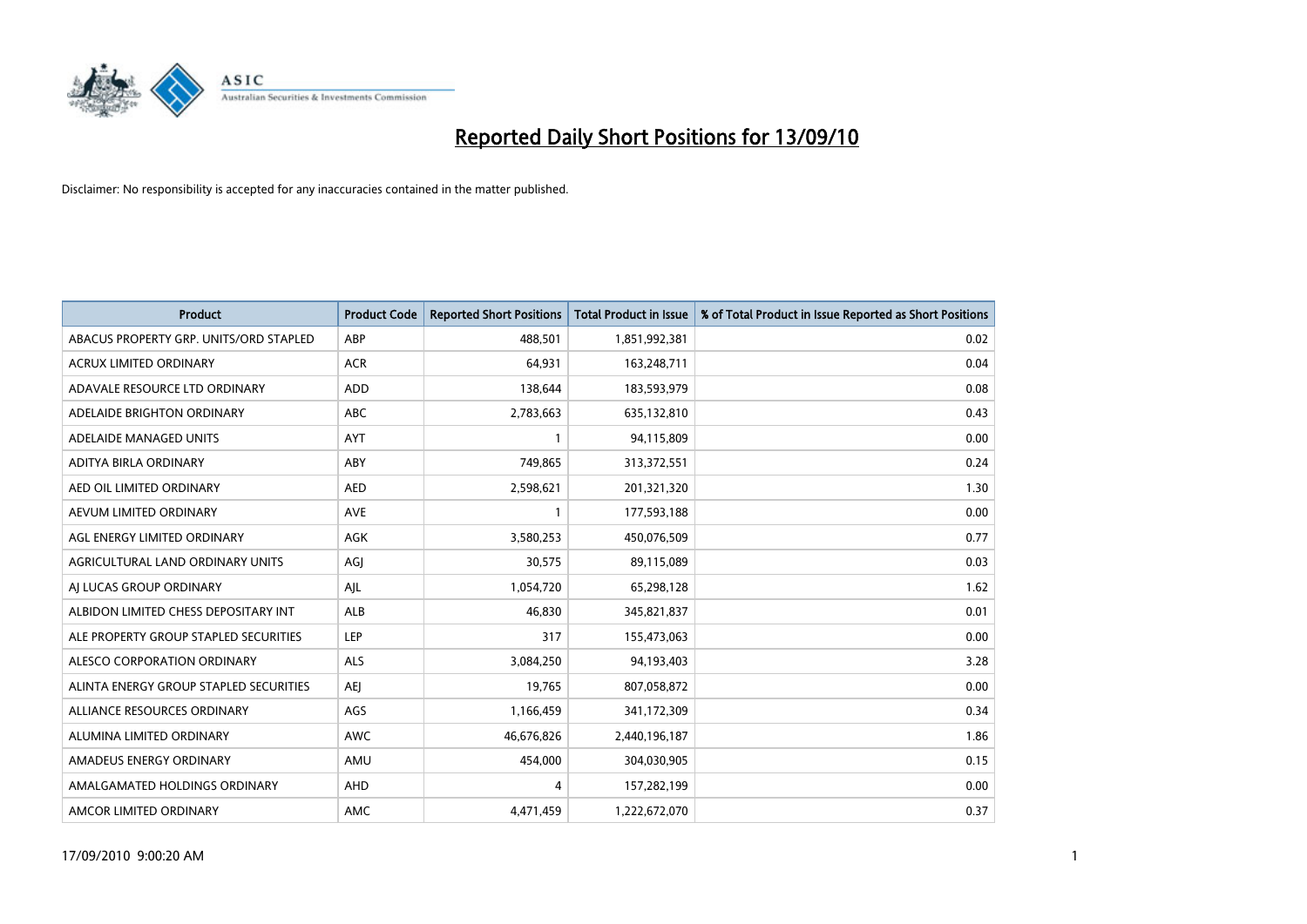

| <b>Product</b>                          | <b>Product Code</b> | <b>Reported Short Positions</b> | Total Product in Issue | % of Total Product in Issue Reported as Short Positions |
|-----------------------------------------|---------------------|---------------------------------|------------------------|---------------------------------------------------------|
| AMP LIMITED ORDINARY                    | AMP                 | 17,579,955                      | 2,071,925,423          | 0.82                                                    |
| AMPELLA MINING ORDINARY                 | <b>AMX</b>          | 46,905                          | 177,825,108            | 0.03                                                    |
| ANDEAN RESOURCES LTD ORDINARY           | <b>AND</b>          | 115,380                         | 542,257,867            | 0.02                                                    |
| ANSELL LIMITED ORDINARY                 | <b>ANN</b>          | 1,220,759                       | 132,871,402            | 0.92                                                    |
| ANTARES ENERGY LTD ORDINARY             | <b>AZZ</b>          | 384,674                         | 299,333,110            | 0.13                                                    |
| ANZ BANKING GRP LTD ORDINARY            | ANZ                 | 6,539,047                       | 2,559,418,024          | 0.25                                                    |
| APA GROUP STAPLED SECURITIES            | <b>APA</b>          | 6,626,634                       | 542,318,629            | 1.23                                                    |
| APEX MINERALS NL ORDINARY               | <b>AXM</b>          | 885,146                         | 3,567,819,909          | 0.02                                                    |
| APN EUROPEAN RETAIL UNITS STAPLED SEC.  | <b>AEZ</b>          | 11,832                          | 544,910,660            | 0.00                                                    |
| APN NEWS & MEDIA ORDINARY               | <b>APN</b>          | 9,023,442                       | 598,823,853            | 1.50                                                    |
| APOLLO GAS LIMITED ORDINARY             | <b>AZO</b>          | 71,180                          | 90,400,136             | 0.08                                                    |
| AQUARIUS PLATINUM. ORDINARY             | <b>AOP</b>          | 5,795,002                       | 463,231,008            | 1.24                                                    |
| AQUILA RESOURCES ORDINARY               | <b>AQA</b>          | 1,407,890                       | 322,853,936            | 0.43                                                    |
| ARAFURA RESOURCE LTD ORDINARY           | <b>ARU</b>          | 115,532                         | 290,640,342            | 0.04                                                    |
| ARDENT LEISURE GROUP STAPLED SECURITIES | AAD                 | 87,235                          | 312,836,274            | 0.02                                                    |
| ARISTOCRAT LEISURE ORDINARY             | <b>ALL</b>          | 24,915,393                      | 533,379,348            | 4.64                                                    |
| ASCIANO GROUP STAPLED SECURITIES        | <b>AIO</b>          | 18,532,605                      | 2,926,103,883          | 0.61                                                    |
| ASG GROUP LIMITED ORDINARY              | <b>ASZ</b>          | 37,398                          | 151,836,046            | 0.02                                                    |
| ASPEN GROUP ORD/UNITS STAPLED           | <b>APZ</b>          | 362,246                         | 583,934,711            | 0.06                                                    |
| ASTRO JAP PROP GROUP STAPLED SECURITIES | AJA                 | 15,350                          | 508,212,161            | 0.00                                                    |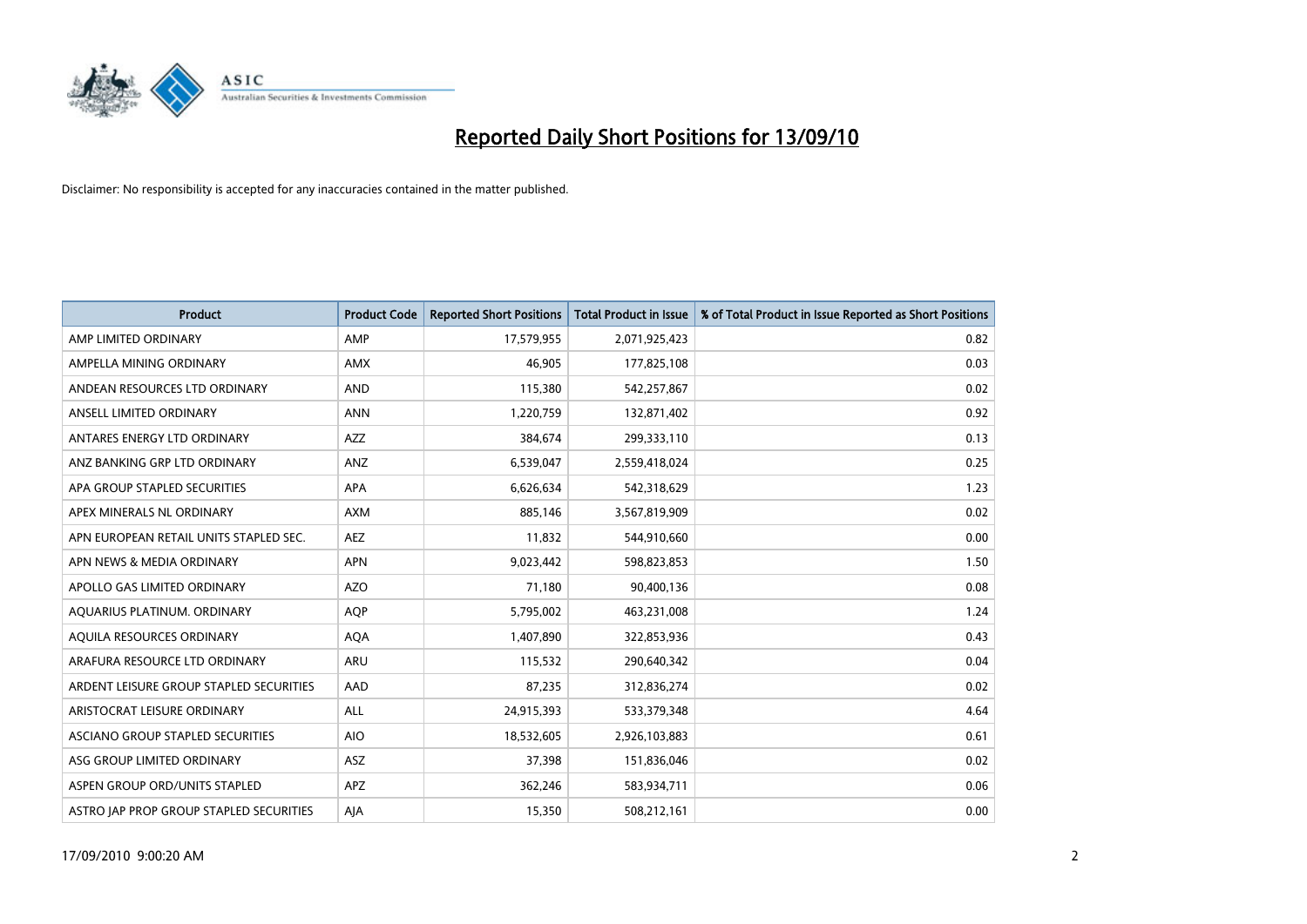

| <b>Product</b>                       | <b>Product Code</b> | <b>Reported Short Positions</b> | <b>Total Product in Issue</b> | % of Total Product in Issue Reported as Short Positions |
|--------------------------------------|---------------------|---------------------------------|-------------------------------|---------------------------------------------------------|
| ASX LIMITED ORDINARY                 | <b>ASX</b>          | 4,283,164                       | 173,576,316                   | 2.46                                                    |
| ATLAS IRON LIMITED ORDINARY          | <b>AGO</b>          | 3,243,889                       | 540,009,119                   | 0.58                                                    |
| AUCKLAND INTERNATION ORDINARY        | <b>AIA</b>          | 54                              | 1,310,392,831                 | 0.00                                                    |
| AURORA OIL & GAS ORDINARY            | <b>AUT</b>          | 64,672                          | 276,690,342                   | 0.02                                                    |
| AUSDRILL LIMITED ORDINARY            | <b>ASL</b>          | 33,017                          | 254,290,140                   | 0.01                                                    |
| AUSENCO LIMITED ORDINARY             | AAX                 | 3,169,682                       | 122,427,576                   | 2.58                                                    |
| <b>AUSTAL LIMITED ORDINARY</b>       | ASB                 | 235,072                         | 188,069,638                   | 0.12                                                    |
| AUSTAR UNITED ORDINARY               | <b>AUN</b>          | 11,975,620                      | 1,260,071,912                 | 0.94                                                    |
| AUSTBROKERS HOLDINGS ORDINARY        | <b>AUB</b>          | $\overline{2}$                  | 52,736,987                    | 0.00                                                    |
| AUSTEREO GROUP LTD. ORDINARY         | <b>AEO</b>          | 74,692                          | 344,798,708                   | 0.02                                                    |
| AUSTIN ENGINEERING ORDINARY          | <b>ANG</b>          | 2,941                           | 71,314,403                    | 0.00                                                    |
| AUSTRALAND PROPERTY STAPLED SECURITY | <b>ALZ</b>          | 180,379                         | 576,837,197                   | 0.03                                                    |
| AUSTRALIAN AGRICULT, ORDINARY        | AAC                 | 4,635,404                       | 264,264,459                   | 1.74                                                    |
| <b>AUSTRALIAN EDUCATION UNITS</b>    | <b>AEU</b>          | 625,000                         | 134,973,383                   | 0.46                                                    |
| AUSTRALIAN INFRASTR, UNITS/ORDINARY  | <b>AIX</b>          | 135,444                         | 620,733,944                   | 0.02                                                    |
| AUSTRALIAN MINES LTD ORDINARY        | <b>AUZ</b>          | 1,400,000                       | 6,981,662,168                 | 0.02                                                    |
| AUSTRALIAN PHARM, ORDINARY           | API                 | 785,005                         | 488,115,883                   | 0.16                                                    |
| AVEXA LIMITED ORDINARY               | <b>AVX</b>          | 243,657                         | 847,688,779                   | 0.03                                                    |
| AVOCA RESOURCES ORDINARY             | <b>AVO</b>          | 13,008,321                      | 290,892,011                   | 4.46                                                    |
| AWB LIMITED ORDINARY                 | AWB                 | 1,848,190                       | 817,304,356                   | 0.22                                                    |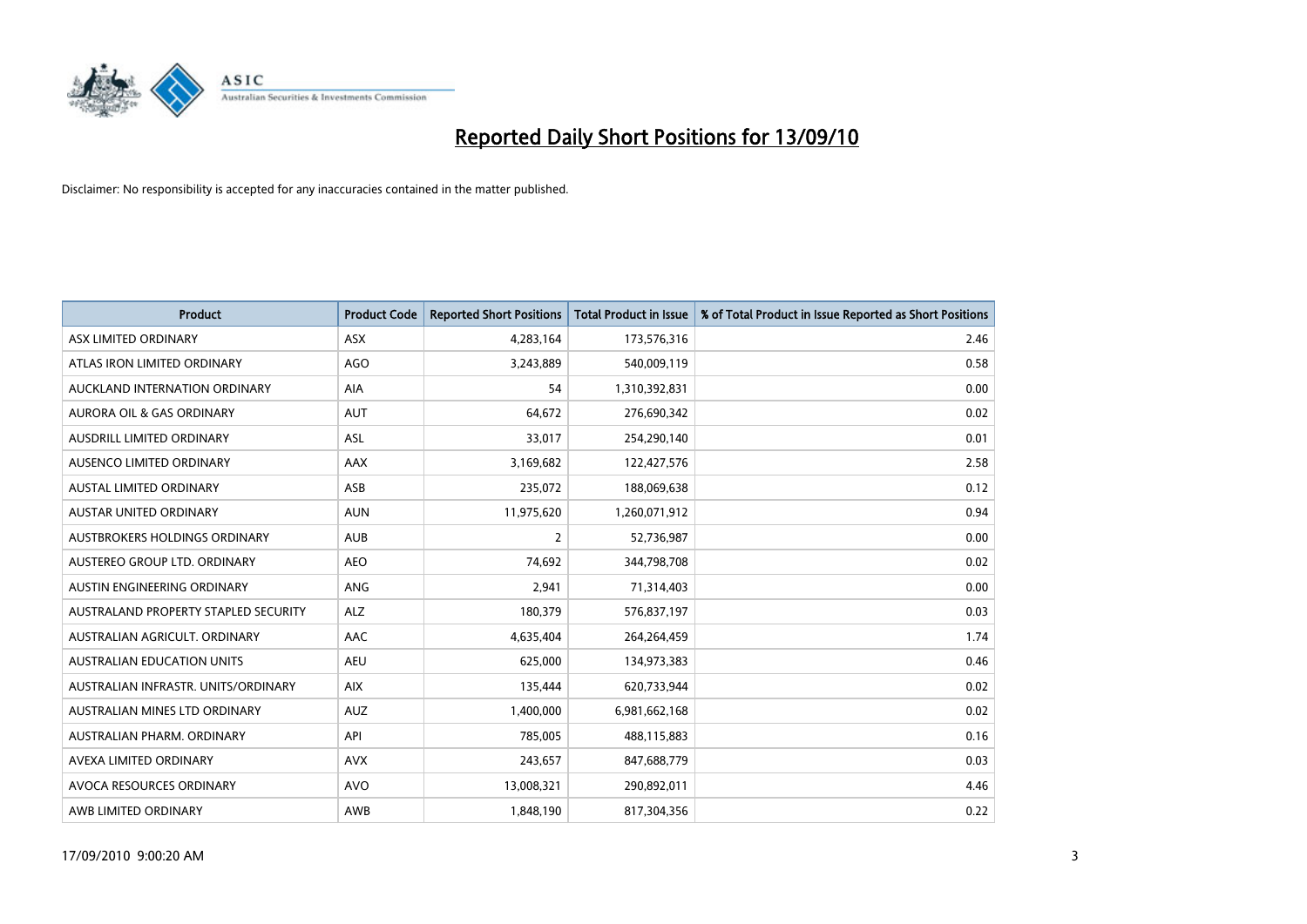

| <b>Product</b>                        | <b>Product Code</b> | <b>Reported Short Positions</b> | <b>Total Product in Issue</b> | % of Total Product in Issue Reported as Short Positions |
|---------------------------------------|---------------------|---------------------------------|-------------------------------|---------------------------------------------------------|
| AWE LIMITED ORDINARY                  | <b>AWE</b>          | 1,067,514                       | 521,871,941                   | 0.21                                                    |
| AXA ASIA PACIFIC ORDINARY             | <b>AXA</b>          | 1,528,093                       | 2,067,095,545                 | 0.06                                                    |
| BANK OF QUEENSLAND. ORDINARY          | <b>BOO</b>          | 407,959                         | 215,681,127                   | 0.20                                                    |
| <b>BANNERMAN RESOURCES ORDINARY</b>   | <b>BMN</b>          | 743,606                         | 201,710,934                   | 0.37                                                    |
| <b>BASS STRAIT OIL CO ORDINARY</b>    | <b>BAS</b>          | 1,482                           | 291,030,250                   | 0.00                                                    |
| <b>BATAVIA MINING ORDINARY</b>        | <b>BTV</b>          | 2,500                           | 153,035,740                   | 0.00                                                    |
| <b>BAUXITE RESOURCE LTD ORDINARY</b>  | <b>BAU</b>          | 44,797                          | 234,379,896                   | 0.02                                                    |
| BEACH ENERGY LIMITED ORDINARY         | <b>BPT</b>          | 2,033,603                       | 1,092,548,972                 | 0.18                                                    |
| BENDIGO AND ADELAIDE ORDINARY         | <b>BEN</b>          | 3,959,568                       | 354,523,668                   | 1.12                                                    |
| BENDIGO AND ADELAIDE RESET PREFERENCE | <b>BENPB</b>        | 63,459                          | 900,000                       | 7.05                                                    |
| BENDIGO MINING LTD ORDINARY           | <b>BDG</b>          | 15,142,107                      | 509,712,735                   | 2.98                                                    |
| BERKELEY RESOURCES ORDINARY           | <b>BKY</b>          | 18,308                          | 137,590,319                   | 0.01                                                    |
| <b>BHP BILLITON LIMITED ORDINARY</b>  | <b>BHP</b>          | 39,663,504                      | 3,356,081,497                 | 1.17                                                    |
| <b>BILLABONG ORDINARY</b>             | <b>BBG</b>          | 5,266,538                       | 253,122,552                   | 2.07                                                    |
| <b>BIOTA HOLDINGS ORDINARY</b>        | <b>BTA</b>          | 2,655,618                       | 179,878,356                   | 1.47                                                    |
| <b>BISALLOY STEEL ORDINARY</b>        | <b>BIS</b>          | 84,480                          | 216,455,965                   | 0.04                                                    |
| BKI INVESTMENT LTD ORDINARY           | BKI                 | 508                             | 418,566,158                   | 0.00                                                    |
| <b>BLACKTHORN RESOURCES ORDINARY</b>  | <b>BTR</b>          | 35,848                          | 106,885,300                   | 0.03                                                    |
| <b>BLUESCOPE STEEL LTD ORDINARY</b>   | <b>BSL</b>          | 12,865,252                      | 1,823,322,017                 | 0.71                                                    |
| <b>BOART LONGYEAR ORDINARY</b>        | <b>BLY</b>          | 3,226,054                       | 461,163,412                   | 0.69                                                    |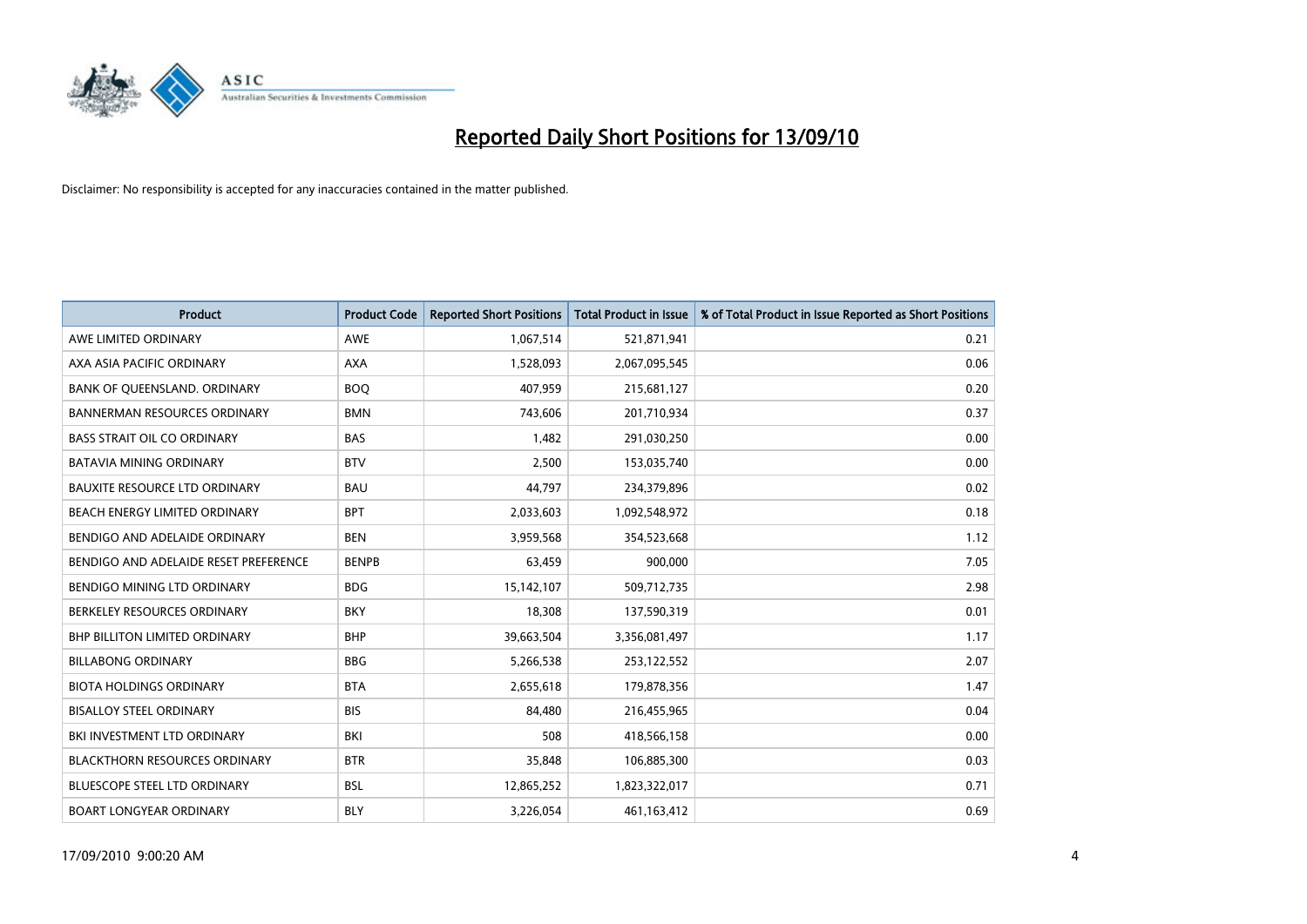

| <b>Product</b>                           | <b>Product Code</b> | <b>Reported Short Positions</b> | <b>Total Product in Issue</b> | % of Total Product in Issue Reported as Short Positions |
|------------------------------------------|---------------------|---------------------------------|-------------------------------|---------------------------------------------------------|
| <b>BOOM LOGISTICS ORDINARY</b>           | <b>BOL</b>          | 397.995                         | 460,795,156                   | 0.08                                                    |
| BORAL LIMITED. ORDINARY                  | <b>BLD</b>          | 22,851,053                      | 718,853,617                   | 3.17                                                    |
| BOTSWANA METALS LTD ORDINARY             | <b>BML</b>          | 7,000                           | 106,087,760                   | 0.01                                                    |
| <b>BOW ENERGY LIMITED ORDINARY</b>       | <b>BOW</b>          | 2,419,737                       | 280,607,187                   | 0.86                                                    |
| <b>BRADKEN LIMITED ORDINARY</b>          | <b>BKN</b>          | 531,824                         | 138,759,614                   | 0.38                                                    |
| <b>BRAMBLES LIMITED ORDINARY</b>         | <b>BXB</b>          | 7,338,825                       | 1,422,577,065                 | 0.51                                                    |
| <b>BREVILLE GROUP LTD ORDINARY</b>       | <b>BRG</b>          | 2,740                           | 129,515,322                   | 0.00                                                    |
| <b>BRICKWORKS LIMITED ORDINARY</b>       | <b>BKW</b>          | 11.558                          | 147,235,904                   | 0.00                                                    |
| <b>BROCKMAN RESOURCES ORDINARY</b>       | <b>BRM</b>          | 146,881                         | 141,588,151                   | 0.11                                                    |
| BT INVESTMENT MNGMNT ORDINARY            | <b>BTT</b>          | 543,614                         | 160,000,000                   | 0.34                                                    |
| <b>BUNNINGS WAREHOUSE ORDINARY UNITS</b> | <b>BWP</b>          | 444.029                         | 427,042,646                   | 0.11                                                    |
| <b>BURU ENERGY ORDINARY</b>              | <b>BRU</b>          | 171,612                         | 182,769,813                   | 0.09                                                    |
| CABCHARGE AUSTRALIA ORDINARY             | CAB                 | 1,480,377                       | 120,437,014                   | 1.21                                                    |
| CALTEX AUSTRALIA ORDINARY                | <b>CTX</b>          | 6,131,994                       | 270,000,000                   | 2.28                                                    |
| <b>CAMPBELL BROTHERS ORDINARY</b>        | <b>CPB</b>          | 522,818                         | 63,517,495                    | 0.83                                                    |
| CAPE LAMBERT RES LTD ORDINARY            | <b>CFE</b>          | 262,779                         | 593,166,467                   | 0.04                                                    |
| <b>CARBON ENERGY ORDINARY</b>            | <b>CNX</b>          | 527,758                         | 609,497,650                   | 0.08                                                    |
| <b>CARDNO LIMITED ORDINARY</b>           | CDD                 | 12,795                          | 105,599,600                   | 0.01                                                    |
| CARNARVON PETROLEUM ORDINARY             | <b>CVN</b>          | 1,939,215                       | 686,759,634                   | 0.27                                                    |
| <b>CARNEGIE WAVE ENERGY ORDINARY</b>     | <b>CWE</b>          | 83,000                          | 565,237,627                   | 0.01                                                    |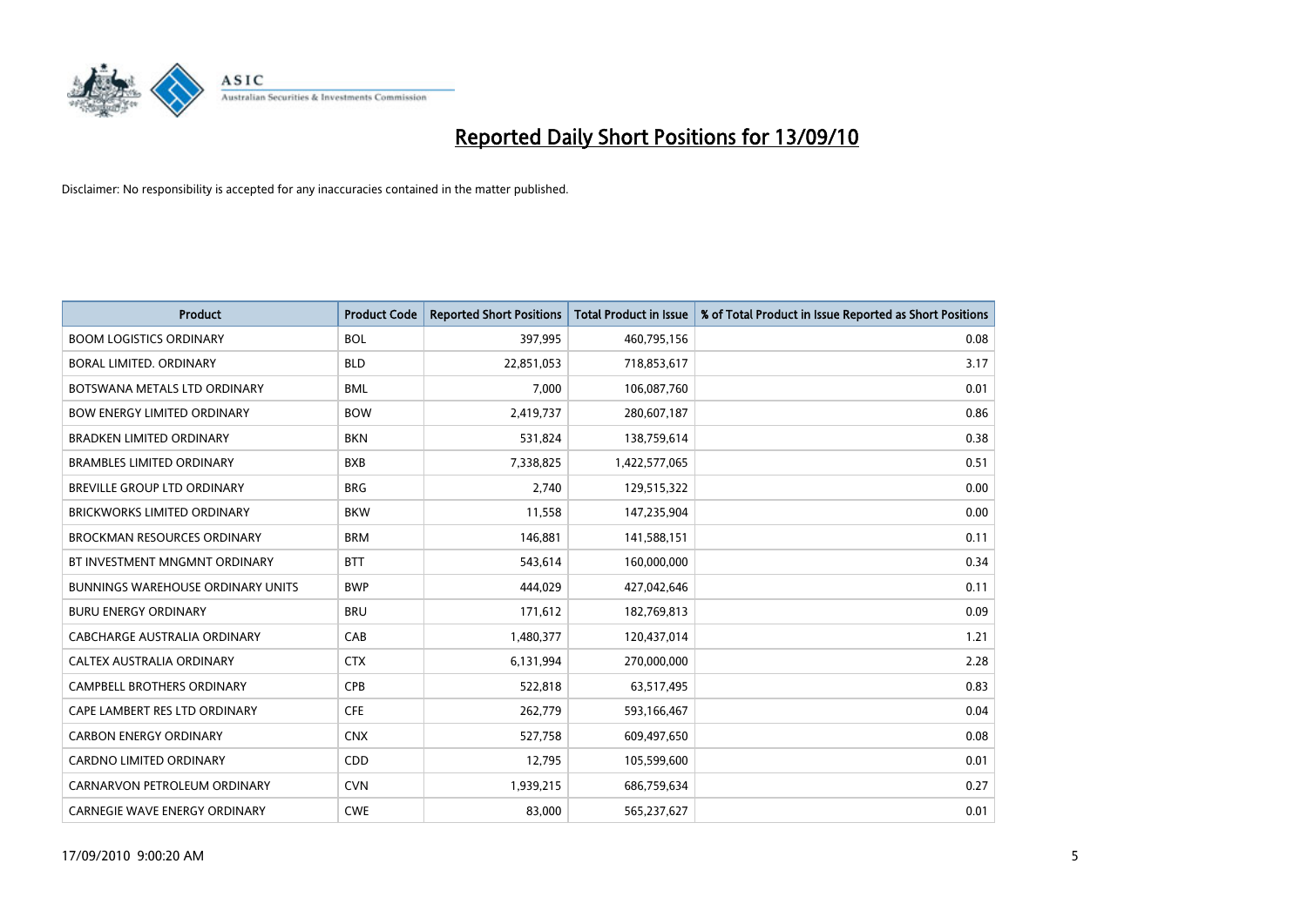

| <b>Product</b>                                | <b>Product Code</b> | <b>Reported Short Positions</b> | Total Product in Issue | % of Total Product in Issue Reported as Short Positions |
|-----------------------------------------------|---------------------|---------------------------------|------------------------|---------------------------------------------------------|
| <b>CARPATHIAN RESOURCES ORDINARY</b>          | <b>CPN</b>          | 125,000                         | 265,533,501            | 0.05                                                    |
| CARPENTARIA EXP. LTD ORDINARY                 | CAP                 | 9,777                           | 93,821,301             | 0.01                                                    |
| CARSALES.COM LTD ORDINARY                     | <b>CRZ</b>          | 1,022,805                       | 232,490,800            | 0.44                                                    |
| CASH CONVERTERS ORD/DIV ACCESS                | CCV                 | 17,624                          | 379,761,025            | 0.00                                                    |
| <b>CASPIAN OIL &amp; GAS ORDINARY</b>         | CIG                 | 50,000                          | 1,331,500,513          | 0.00                                                    |
| CATALPA RESOURCES ORDINARY                    | CAH                 | 79,757                          | 162,750,590            | 0.05                                                    |
| <b>CEC GROUP LIMITED ORDINARY</b>             | <b>CEG</b>          | 1,750                           | 79,662,662             | 0.00                                                    |
| <b>CELLNET GROUP ORDINARY</b>                 | <b>CLT</b>          | 1,342                           | 73,122,185             | 0.00                                                    |
| <b>CENTENNIAL COAL ORDINARY</b>               | <b>CEY</b>          | 4,014,947                       | 395,028,737            | 1.02                                                    |
| CENTRAL PETROLEUM ORDINARY                    | <b>CTP</b>          | 11,455                          | 907,291,115            | 0.00                                                    |
| CENTRO PROPERTIES UNITS/ORD STAPLED           | <b>CNP</b>          | 280,179                         | 972,414,514            | 0.03                                                    |
| <b>CENTRO RETAIL GROUP STAPLED SECURITIES</b> | <b>CER</b>          | 733,036                         | 2,286,399,424          | 0.03                                                    |
| CERAMIC FUEL CELLS ORDINARY                   | <b>CFU</b>          | 79,718                          | 1,125,111,376          | 0.01                                                    |
| <b>CFS RETAIL PROPERTY UNITS</b>              | <b>CFX</b>          | 62,727,795                      | 2,530,069,990          | 2.49                                                    |
| <b>CHALLENGER DIV.PRO. STAPLED UNITS</b>      | CDI                 | 2,948                           | 913,426,007            | 0.00                                                    |
| <b>CHALLENGER F.S.G.LTD ORDINARY</b>          | CGF                 | 8,867,593                       | 499,473,232            | 1.77                                                    |
| CHANDLER MACLEOD LTD ORDINARY                 | <b>CMG</b>          | 11,970                          | 421,812,960            | 0.00                                                    |
| CHARTER HALL GROUP STAPLED US PROHIBIT.       | <b>CHC</b>          | 745,403                         | 1,225,365,088          | 0.05                                                    |
| CHARTER HALL OFFICE UNIT DEF SET              | COODA               | 360,682                         | 493,313,273            | 0.07                                                    |
| CHARTER HALL RETAIL UNIT DEF SET              | CORDA               | 408,170                         | 305,808,140            | 0.13                                                    |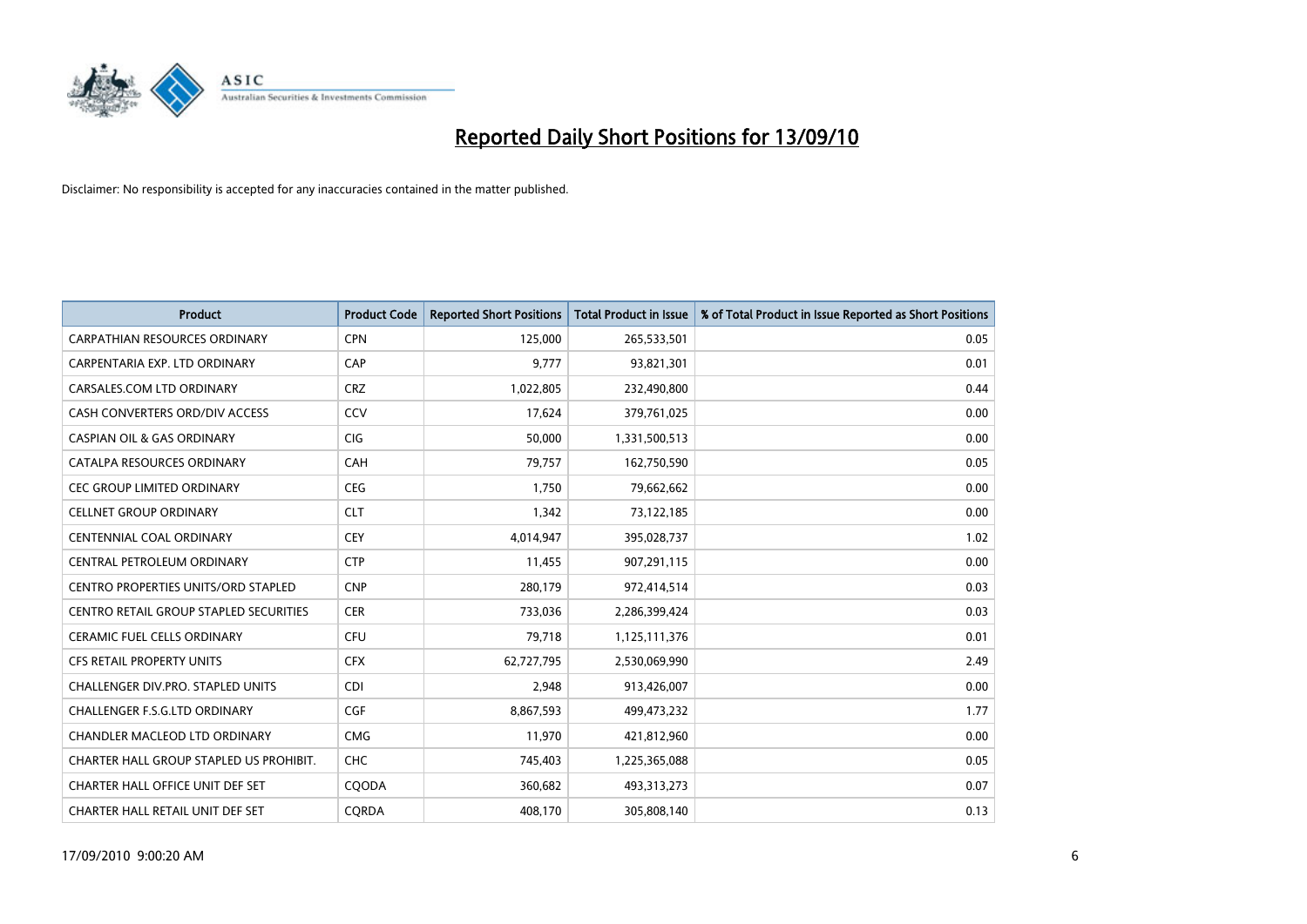

| <b>Product</b>                      | <b>Product Code</b> | <b>Reported Short Positions</b> | <b>Total Product in Issue</b> | % of Total Product in Issue Reported as Short Positions |
|-------------------------------------|---------------------|---------------------------------|-------------------------------|---------------------------------------------------------|
| CHEMGENEX PHARMACEUT ORDINARY       | <b>CXS</b>          | 221,509                         | 283,348,870                   | 0.08                                                    |
| CITADEL RESOURCE GRP ORDINARY       | CGG                 | 2,632,667                       | 2,367,460,116                 | 0.10                                                    |
| CITIGOLD CORP LTD ORDINARY          | <b>CTO</b>          | 2,098,686                       | 928,565,634                   | 0.23                                                    |
| CLINUVEL PHARMACEUT. ORDINARY       | <b>CUV</b>          | 41,277                          | 303,443,665                   | 0.01                                                    |
| <b>CLOUGH LIMITED ORDINARY</b>      | <b>CLO</b>          | 426,903                         | 768,806,269                   | 0.05                                                    |
| <b>COAL &amp; ALLIED ORDINARY</b>   | <b>CNA</b>          | 1,509                           | 86,584,735                    | 0.00                                                    |
| COAL OF AFRICA LTD ORDINARY         | <b>CZA</b>          | 720,780                         | 530,514,663                   | 0.14                                                    |
| COALSPUR MINES LTD ORDINARY         | <b>CPL</b>          | 227,160                         | 363,988,134                   | 0.06                                                    |
| COCA-COLA AMATIL ORDINARY           | <b>CCL</b>          | 3,335,012                       | 754,614,469                   | 0.43                                                    |
| <b>COCHLEAR LIMITED ORDINARY</b>    | <b>COH</b>          | 775,540                         | 56,574,987                    | 1.35                                                    |
| COCKATOO COAL ORDINARY              | <b>COK</b>          | 1,099,162                       | 602,507,380                   | 0.18                                                    |
| <b>COEUR D'ALENE MINES. CDI 1:1</b> | <b>CXC</b>          | 1,000                           | 4,427,833                     | 0.02                                                    |
| COMMONWEALTH BANK, ORDINARY         | CBA                 | 17,777,316                      | 1,548,832,074                 | 1.12                                                    |
| COMMONWEALTH PROP ORDINARY UNITS    | <b>CPA</b>          | 21,875,896                      | 2,012,803,230                 | 1.09                                                    |
| <b>COMPASS RESOURCES ORDINARY</b>   | <b>CMR</b>          | 101,480                         | 147,402,920                   | 0.07                                                    |
| <b>COMPUTERSHARE LTD ORDINARY</b>   | <b>CPU</b>          | 4,267,157                       | 555,664,059                   | 0.73                                                    |
| CONNECTEAST GROUP STAPLED           | CEU                 | 31,779,124                      | 3,940,145,951                 | 0.81                                                    |
| CONQUEST MINING ORDINARY            | CQT                 | 4,947,652                       | 353,151,103                   | 1.40                                                    |
| CONSOLIDATED MEDIA, ORDINARY        | <b>CMI</b>          | 3,170,839                       | 596,758,471                   | 0.54                                                    |
| CONTANGO MICROCAP ORDINARY          | <b>CTN</b>          | 7,500                           | 150,088,688                   | 0.00                                                    |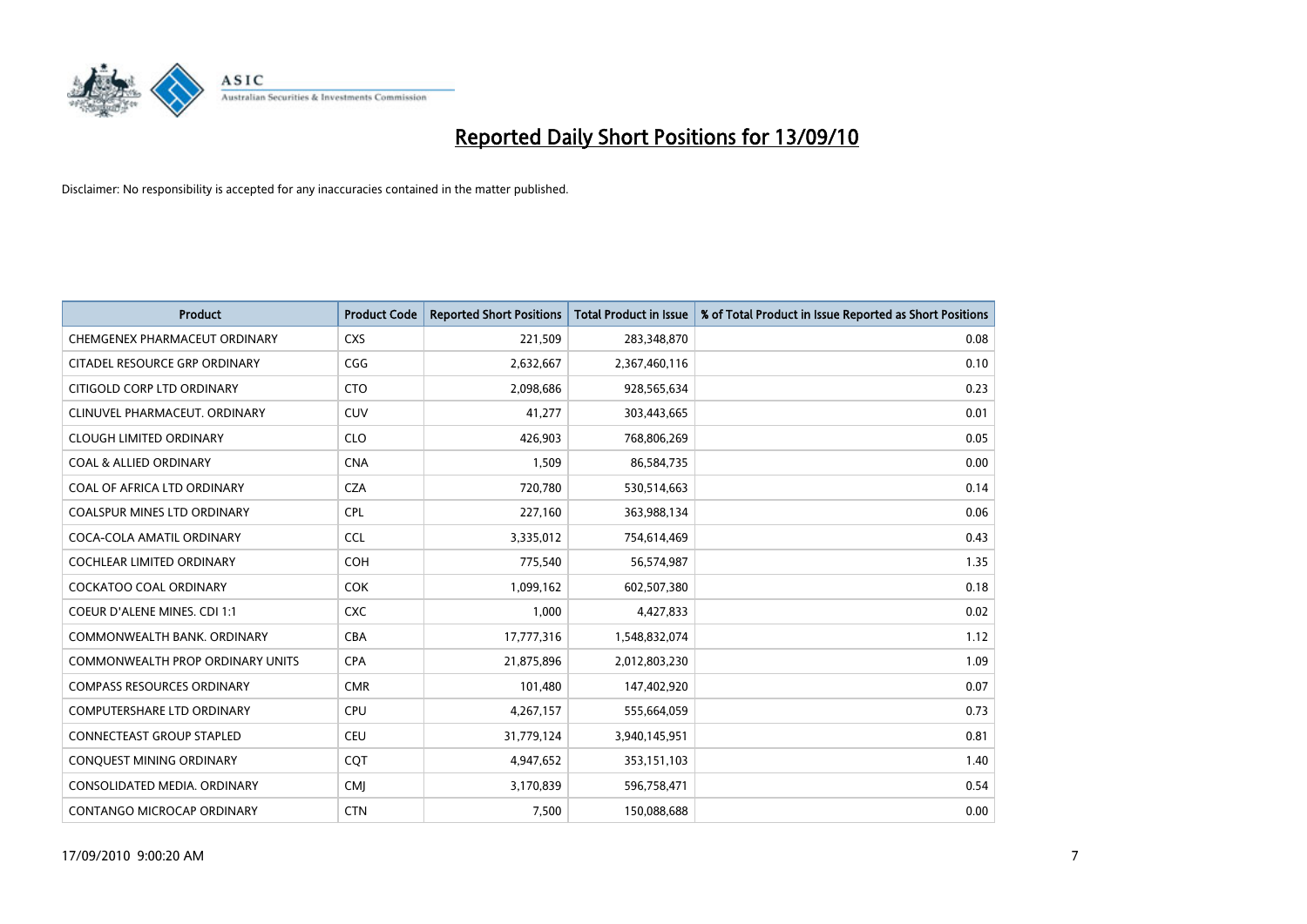

| <b>Product</b>                           | <b>Product Code</b> | <b>Reported Short Positions</b> | <b>Total Product in Issue</b> | % of Total Product in Issue Reported as Short Positions |
|------------------------------------------|---------------------|---------------------------------|-------------------------------|---------------------------------------------------------|
| <b>COOPER ENERGY LTD ORDINARY</b>        | <b>COE</b>          | 54,702                          | 292,576,001                   | 0.02                                                    |
| COPPER STRIKE LTD ORDINARY               | <b>CSE</b>          | 714                             | 116,455,571                   | 0.00                                                    |
| <b>COUNT FINANCIAL ORDINARY</b>          | COU                 | 1,382,550                       | 260,258,799                   | 0.53                                                    |
| CRANE GROUP LIMITED ORDINARY             | <b>CRG</b>          | 3,487,033                       | 78,286,427                    | 4.43                                                    |
| <b>CROMWELL GROUP STAPLED SECURITIES</b> | <b>CMW</b>          | 141,373                         | 901,468,478                   | 0.02                                                    |
| <b>CROWN LIMITED ORDINARY</b>            | <b>CWN</b>          | 4,730,434                       | 753,555,290                   | 0.62                                                    |
| <b>CSG LIMITED ORDINARY</b>              | CSV                 | 265,589                         | 243,257,695                   | 0.11                                                    |
| <b>CSL LIMITED ORDINARY</b>              | <b>CSL</b>          | 12,521,881                      | 549,967,860                   | 2.26                                                    |
| <b>CSR LIMITED ORDINARY</b>              | <b>CSR</b>          | 3,608,818                       | 1,517,907,314                 | 0.23                                                    |
| <b>CUDECO LIMITED ORDINARY</b>           | CDU                 | 667,863                         | 136,065,740                   | 0.50                                                    |
| <b>CUSTOMERS LIMITED ORDINARY</b>        | CUS                 | 131,584                         | 135,521,531                   | 0.10                                                    |
| DART ENERGY LTD ORDINARY                 | <b>DTE</b>          | 1,236,710                       | 419,748,184                   | 0.29                                                    |
| DAVID JONES LIMITED ORDINARY             | <b>DJS</b>          | 18,612,526                      | 510,945,759                   | 3.61                                                    |
| DECMIL GROUP LIMITED ORDINARY            | <b>DCG</b>          | 17,397                          | 123,754,568                   | 0.01                                                    |
| DEEP YELLOW LIMITED ORDINARY             | <b>DYL</b>          | 1,782,890                       | 1,125,814,458                 | 0.15                                                    |
| DEVINE LIMITED ORDINARY                  | <b>DVN</b>          | 1,000                           | 634,918,223                   | 0.00                                                    |
| DEXUS PROPERTY GROUP STAPLED UNITS       | <b>DXS</b>          | 13,770,551                      | 4,839,024,176                 | 0.28                                                    |
| DOMINION MINING ORDINARY                 | <b>DOM</b>          | 466,348                         | 103,327,059                   | 0.46                                                    |
| DOMINO PIZZA ENTERPR ORDINARY            | <b>DMP</b>          | 2                               | 68,407,674                    | 0.00                                                    |
| DOWNER EDI LIMITED ORDINARY              | <b>DOW</b>          | 2,490,747                       | 338,466,351                   | 0.74                                                    |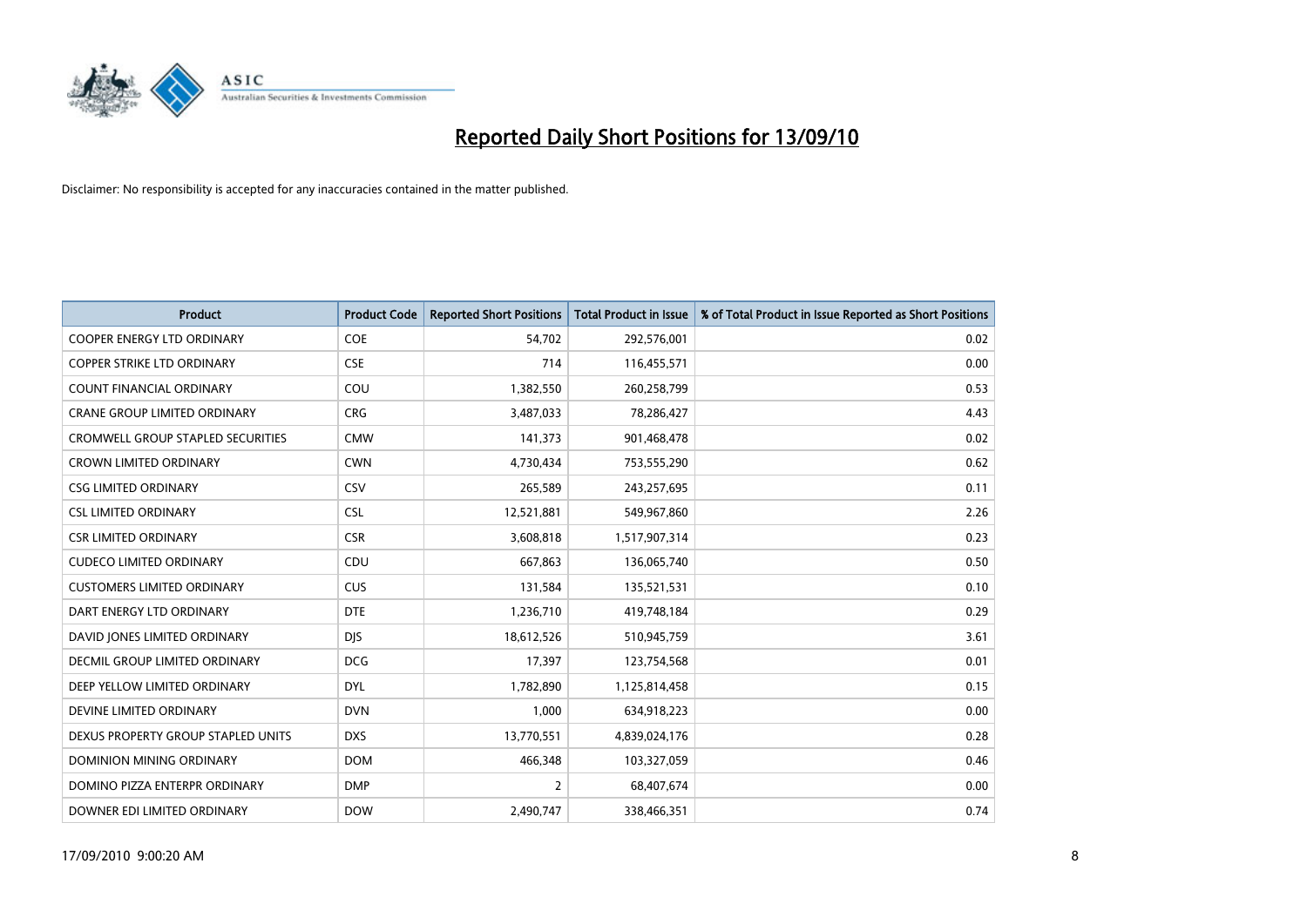

| <b>Product</b>                            | <b>Product Code</b> | <b>Reported Short Positions</b> | Total Product in Issue | % of Total Product in Issue Reported as Short Positions |
|-------------------------------------------|---------------------|---------------------------------|------------------------|---------------------------------------------------------|
| DUET GROUP STAPLED US PROHIBIT.           | <b>DUE</b>          | 707,947                         | 887,304,690            | 0.08                                                    |
| <b>DULUXGROUP LIMITED ORDINARY</b>        | <b>DLX</b>          | 24.442                          | 366,945,710            | 0.00                                                    |
| <b>EASTERN STAR GAS ORDINARY</b>          | <b>ESG</b>          | 3,981,781                       | 991,272,041            | 0.39                                                    |
| EDT RETAIL TRUST UNITS                    | <b>EDT</b>          | 99,457                          | 4,700,290,868          | 0.00                                                    |
| <b>ELDERS LIMITED ORDINARY</b>            | <b>ELD</b>          | 15,994,357                      | 448,598,480            | 3.55                                                    |
| ELDORADO GOLD CORP CDI 1:1                | EAU                 | 420,651                         | 22,388,646             | 1.88                                                    |
| ELIXIR PETROLEUM LTD ORDINARY             | <b>EXR</b>          | 324.400                         | 188,988,472            | 0.17                                                    |
| <b>EMECO HOLDINGS ORDINARY</b>            | <b>EHL</b>          | 1,132,826                       | 631,237,586            | 0.19                                                    |
| ENERGY RESOURCES ORDINARY 'A'             | <b>ERA</b>          | 373,504                         | 190,737,934            | 0.19                                                    |
| <b>ENERGY WORLD CORPOR, ORDINARY</b>      | <b>EWC</b>          | 6,647,800                       | 1,561,166,672          | 0.42                                                    |
| <b>ENTEK ENERGY LTD ORDINARY</b>          | <b>ETE</b>          | 489.903                         | 225,192,535            | 0.22                                                    |
| <b>ENTELLECT SOLUTIONS ORDINARY</b>       | <b>ESN</b>          | 464,050                         | 1,740,334,200          | 0.03                                                    |
| <b>ENVESTRA LIMITED ORDINARY</b>          | <b>ENV</b>          | 1,388,631                       | 1,386,827,962          | 0.10                                                    |
| EOUINOX MINERALS LTD CHESS DEPOSITARY INT | EON                 | 5,985,318                       | 707,868,211            | 0.85                                                    |
| <b>EVEREST FINANCIAL ORDINARY</b>         | EFG                 | 4,300                           | 251,442,316            | 0.00                                                    |
| <b>EXTRACT RESOURCES ORDINARY</b>         | <b>EXT</b>          | 1,610,961                       | 243,302,298            | 0.65                                                    |
| FAIRFAX MEDIA LTD ORDINARY                | <b>FXJ</b>          | 276,938,527                     | 2,351,955,725          | 11.77                                                   |
| FANTASTIC HOLDINGS ORDINARY               | <b>FAN</b>          | 4,322                           | 102,693,495            | 0.00                                                    |
| FERRAUS LIMITED ORDINARY                  | <b>FRS</b>          | 7,099                           | 202,695,137            | 0.00                                                    |
| FISHER & PAYKEL APP. ORDINARY             | <b>FPA</b>          | 9,758,584                       | 724,235,162            | 1.34                                                    |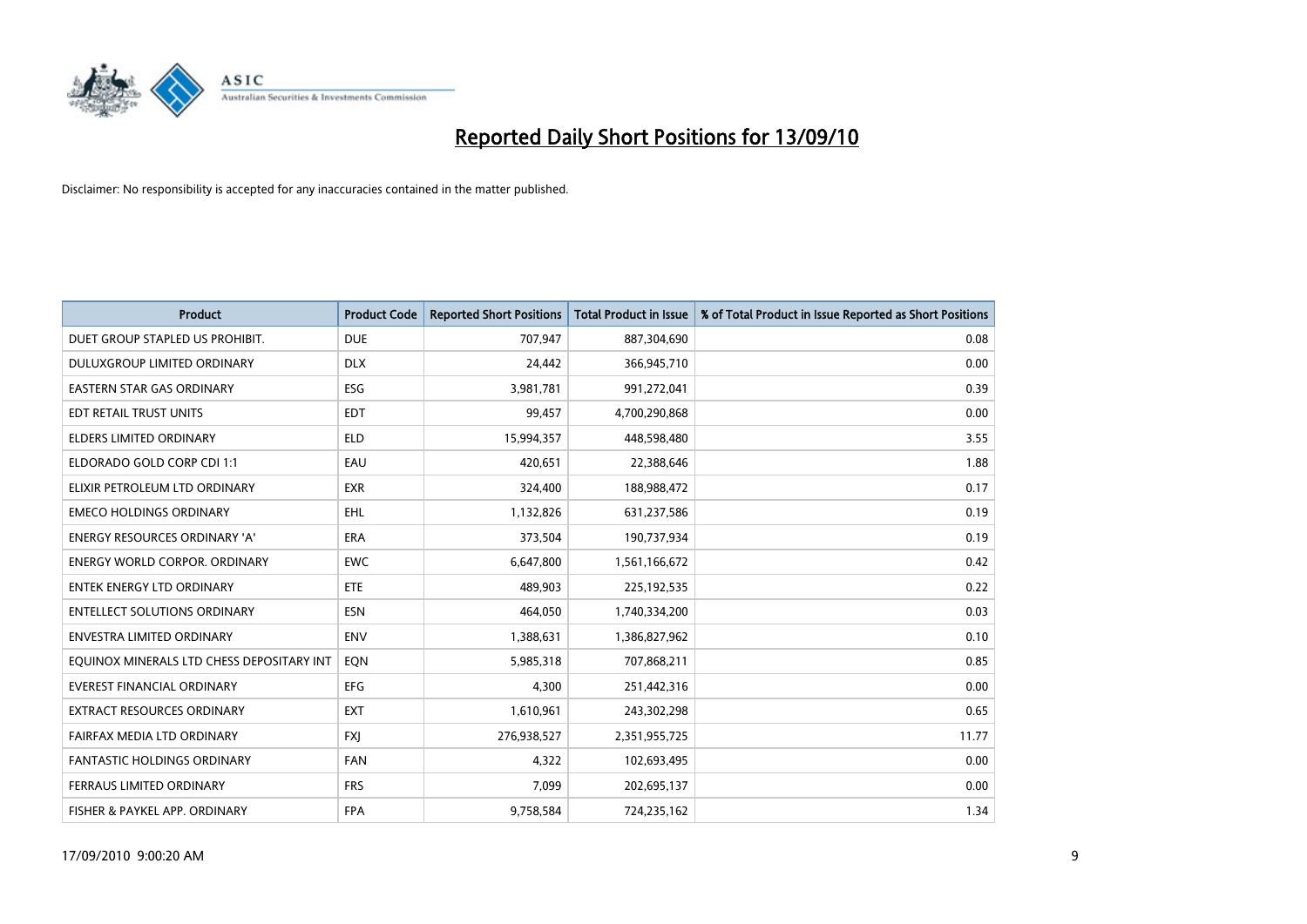

| <b>Product</b>                           | <b>Product Code</b> | <b>Reported Short Positions</b> | Total Product in Issue | % of Total Product in Issue Reported as Short Positions |
|------------------------------------------|---------------------|---------------------------------|------------------------|---------------------------------------------------------|
| FISHER & PAYKEL H. ORDINARY              | <b>FPH</b>          | 1,888,067                       | 517,418,502            | 0.36                                                    |
| FKP PROPERTY GROUP STAPLED SECURITIES    | <b>FKP</b>          | 5,087,931                       | 1,166,821,398          | 0.43                                                    |
| FLEETWOOD CORP ORDINARY                  | <b>FWD</b>          | 95,381                          | 56,669,099             | 0.17                                                    |
| FLETCHER BUILDING ORDINARY               | <b>FBU</b>          | 464,379                         | 611,250,393            | 0.07                                                    |
| FLEXIGROUP LIMITED ORDINARY              | <b>FXL</b>          | 62,327                          | 270,818,164            | 0.03                                                    |
| <b>FLIGHT CENTRE ORDINARY</b>            | <b>FLT</b>          | 2,649,610                       | 99,784,513             | 2.65                                                    |
| <b>FLINDERS MINES LTD ORDINARY</b>       | <b>FMS</b>          | 20,659,883                      | 1,820,149,571          | 1.14                                                    |
| FORTE ENERGY NL ORDINARY                 | <b>FTE</b>          | 2,658,986                       | 580,658,031            | 0.46                                                    |
| FORTESCUE METALS GRP ORDINARY            | <b>FMG</b>          | 27,654,786                      | 3,107,448,900          | 0.81                                                    |
| <b>FOSTER'S GROUP ORDINARY</b>           | FGL                 | 5,517,240                       | 1,930,446,283          | 0.28                                                    |
| FTD CORPORATION ORDINARY                 | <b>FTD</b>          | 8,088                           | 100,421,069            | 0.01                                                    |
| <b>FUNTASTIC LIMITED ORDINARY</b>        | <b>FUN</b>          | 322,528                         | 340,997,682            | 0.09                                                    |
| <b>G.U.D. HOLDINGS ORDINARY</b>          | <b>GUD</b>          | 155,860                         | 67,703,709             | 0.23                                                    |
| <b>GEODYNAMICS LIMITED ORDINARY</b>      | GDY                 | 324,516                         | 292,840,219            | 0.11                                                    |
| <b>GINDALBIE METALS LTD ORDINARY</b>     | <b>GBG</b>          | 9,693,723                       | 849,478,099            | 1.13                                                    |
| <b>GIRALIA RESOURCES NL ORDINARY</b>     | <b>GIR</b>          | 315,032                         | 178,585,170            | 0.17                                                    |
| <b>GLOBAL MINING ORDINARY</b>            | <b>GMI</b>          | 8,951                           | 191,820,968            | 0.00                                                    |
| <b>GLOUCESTER COAL ORDINARY</b>          | GCL                 | 287,338                         | 81,962,133             | 0.35                                                    |
| <b>GLOUCESTER COAL ORDINARY EX OFFER</b> | GCLN                |                                 | 47,674,118             | 0.00                                                    |
| <b>GME RESOURCES LTD ORDINARY</b>        | <b>GME</b>          | 800                             | 302,352,750            | 0.00                                                    |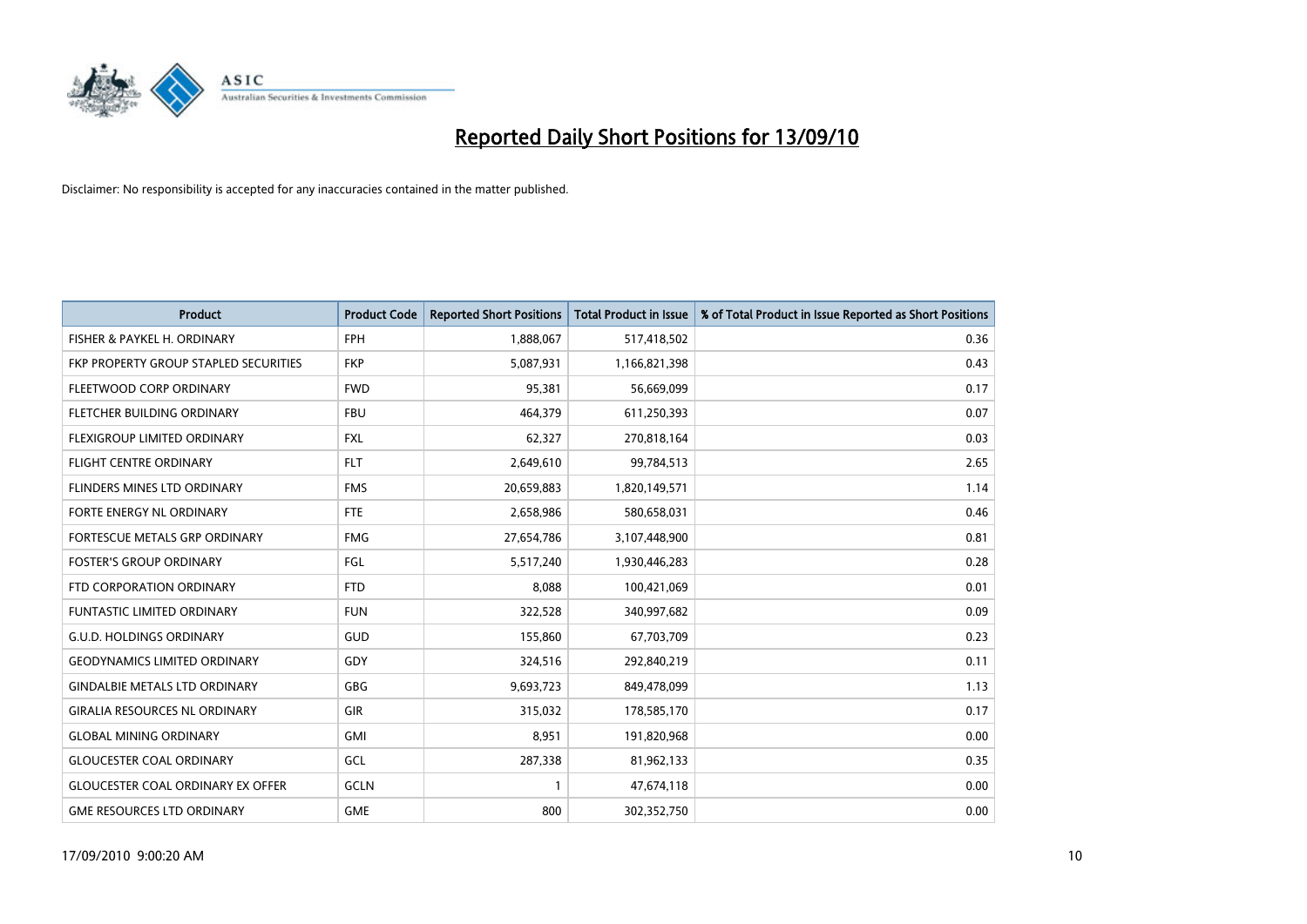

| <b>Product</b>                                   | <b>Product Code</b> | <b>Reported Short Positions</b> | Total Product in Issue | % of Total Product in Issue Reported as Short Positions |
|--------------------------------------------------|---------------------|---------------------------------|------------------------|---------------------------------------------------------|
| <b>GOLDEN GATE PETROL ORDINARY</b>               | GGP                 | 11,538                          | 975,826,623            | 0.00                                                    |
| <b>GOLDEN WEST RESOURCE ORDINARY</b>             | <b>GWR</b>          | 1,617                           | 164,606,127            | 0.00                                                    |
| GOODMAN FIELDER. ORDINARY                        | <b>GFF</b>          | 13,627,979                      | 1,380,386,438          | 0.99                                                    |
| <b>GOODMAN GROUP STAPLED US PROHIBIT.</b>        | <b>GMG</b>          | 6,986,153                       | 6,369,751,394          | 0.10                                                    |
| <b>GPT GROUP STAPLED SEC.</b>                    | <b>GPT</b>          | 12,738,930                      | 1,855,529,431          | 0.67                                                    |
| <b>GRAINCORP LIMITED A CLASS ORDINARY</b>        | <b>GNC</b>          | 846,189                         | 198,318,900            | 0.43                                                    |
| <b>GRANGE RESOURCES, ORDINARY</b>                | <b>GRR</b>          | 1,478,000                       | 1,152,077,403          | 0.13                                                    |
| <b>GREENLAND MIN EN LTD ORDINARY</b>             | GGG                 | 227,900                         | 249,905,308            | 0.09                                                    |
| <b>GRYPHON MINERALS LTD ORDINARY</b>             | GRY                 | 61,836                          | 248,225,371            | 0.02                                                    |
| <b>GUINNESS PEAT GROUP. CHESS DEPOSITARY INT</b> | GPG                 | 55                              | 294,780,387            | 0.00                                                    |
| <b>GUNNS LIMITED ORDINARY</b>                    | <b>GNS</b>          | 12,663,736                      | 806,734,892            | 1.59                                                    |
| <b>GWA INTERNATIONAL ORDINARY</b>                | <b>GWT</b>          | 3,777,648                       | 301,102,514            | 1.26                                                    |
| HARVEY NORMAN ORDINARY                           | <b>HVN</b>          | 34,239,574                      | 1,062,316,784          | 3.23                                                    |
| HASTIE GROUP LIMITED ORDINARY                    | <b>HST</b>          | 54,064                          | 239,716,924            | 0.02                                                    |
| HASTINGS DIVERSIFIED STAPLED SECURITY            | <b>HDF</b>          | 339,599                         | 513,336,482            | 0.06                                                    |
| <b>HEALTHSCOPE LIMITED ORDINARY</b>              | <b>HSP</b>          | 568,774                         | 317,335,186            | 0.17                                                    |
| HEARTWARE INT INC CDI 35:1                       | <b>HIN</b>          | 272,008                         | 72,583,000             | 0.37                                                    |
| <b>HENDERSON GROUP CDI 1:1</b>                   | <b>HGG</b>          | 8,439,885                       | 566,751,863            | 1.49                                                    |
| HFA HOLDINGS LIMITED ORDINARY                    | <b>HFA</b>          | 1,820,937                       | 469,330,170            | 0.38                                                    |
| HIGHLANDS PACIFIC ORDINARY                       | <b>HIG</b>          | 2,382,826                       | 683,062,148            | 0.35                                                    |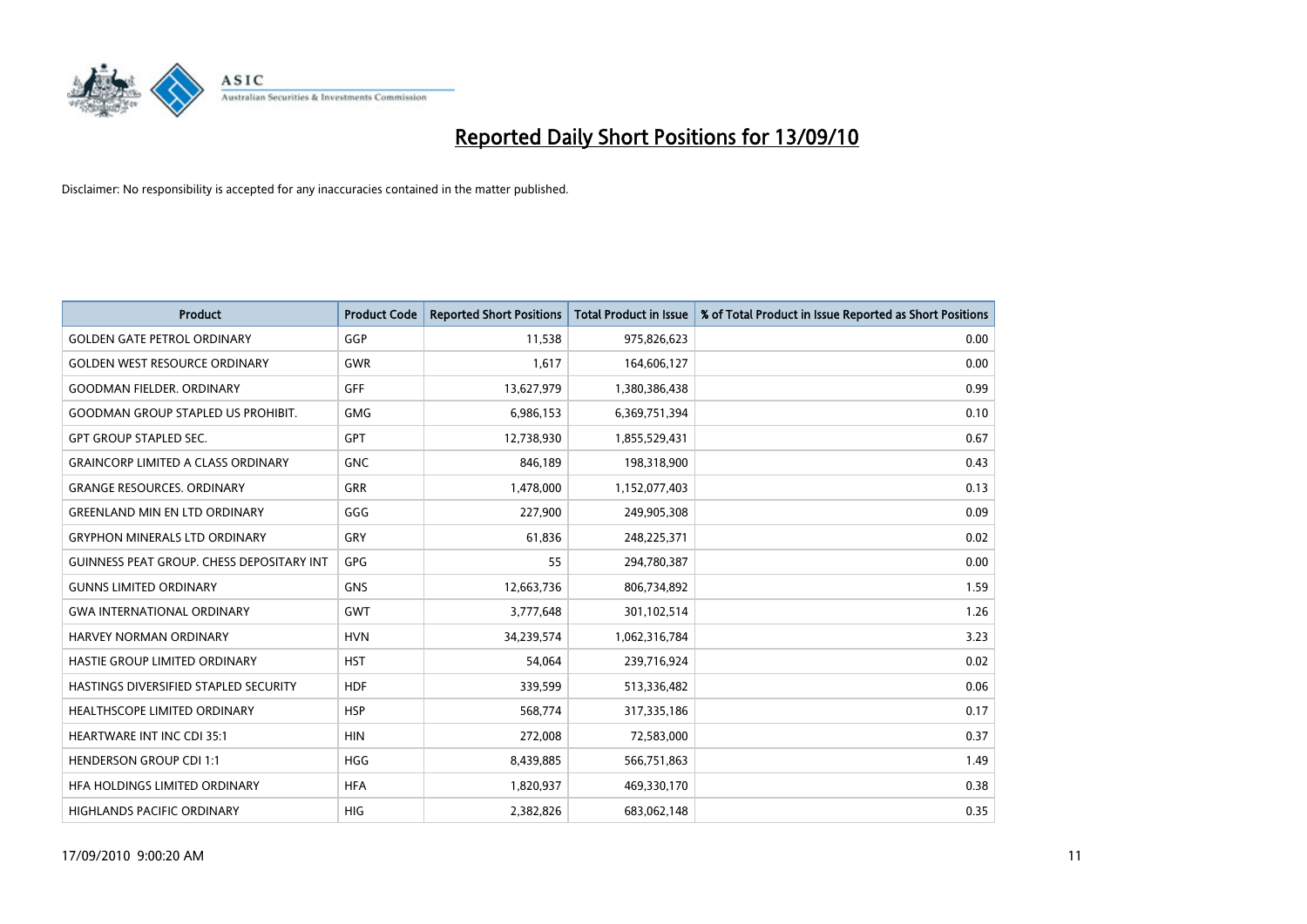

| <b>Product</b>                           | <b>Product Code</b> | <b>Reported Short Positions</b> | <b>Total Product in Issue</b> | % of Total Product in Issue Reported as Short Positions |
|------------------------------------------|---------------------|---------------------------------|-------------------------------|---------------------------------------------------------|
| HILLGROVE RES LTD ORDINARY               | <b>HGO</b>          | 1,035                           | 482,618,890                   | 0.00                                                    |
| HILLS INDUSTRIES LTD ORDINARY            | HIL                 | 1,793,215                       | 248,219,660                   | 0.72                                                    |
| HORIZON OIL LIMITED ORDINARY             | <b>HZN</b>          | 2,771,071                       | 1,128,811,515                 | 0.24                                                    |
| HUNNU COAL LIMITED ORDINARY              | <b>HUN</b>          | 491                             | 109,600,002                   | 0.00                                                    |
| <b>ICON ENERGY LIMITED ORDINARY</b>      | <b>ICN</b>          | 963,814                         | 439,801,394                   | 0.22                                                    |
| <b>IINET LIMITED ORDINARY</b>            | <b>IIN</b>          | 1,072,094                       | 151,948,119                   | 0.70                                                    |
| <b>ILUKA RESOURCES ORDINARY</b>          | ILU                 | 7,235,920                       | 418,700,517                   | 1.73                                                    |
| IMF (AUSTRALIA) LTD ORDINARY             | <b>IMF</b>          | 335,697                         | 122,496,819                   | 0.27                                                    |
| <b>IMX RESOURCES LTD ORDINARY</b>        | <b>IXR</b>          | 20,000                          | 260,252,803                   | 0.01                                                    |
| <b>INCITEC PIVOT ORDINARY</b>            | <b>IPL</b>          | 5,451,824                       | 1,628,730,107                 | 0.34                                                    |
| INDAGO RESOURCES LTD ORDINARY            | <b>IDG</b>          | 8,179                           | 87,764,795                    | 0.01                                                    |
| <b>INDEPENDENCE GROUP ORDINARY</b>       | <b>IGO</b>          | 286,185                         | 113,813,539                   | 0.24                                                    |
| INDOPHIL RESOURCES ORDINARY              | <b>IRN</b>          | 355,617                         | 423,428,803                   | 0.08                                                    |
| <b>INDUSTREA LIMITED ORDINARY</b>        | IDL                 | 1,050,901                       | 956,668,877                   | 0.10                                                    |
| <b>INFIGEN ENERGY STAPLED SECURITIES</b> | <b>IFN</b>          | 7,132,125                       | 760,374,428                   | 0.93                                                    |
| ING INDUSTRIAL FUND UNITS                | <b>IIF</b>          | 14,017,227                      | 2,592,249,647                 | 0.54                                                    |
| ING OFFICE FUND STAPLED SECURITIES       | <b>IOF</b>          | 1,569,477                       | 2,729,071,212                 | 0.06                                                    |
| ING RE COM GROUP STAPLED SECURITIES      | <b>ILF</b>          | 9,075                           | 441,029,194                   | 0.00                                                    |
| <b>INSURANCE AUSTRALIA ORDINARY</b>      | IAG                 | 3,303,155                       | 2,078,994,021                 | 0.14                                                    |
| INTEGRA MINING LTD. ORDINARY             | <b>IGR</b>          | 1,612,966                       | 755,792,394                   | 0.21                                                    |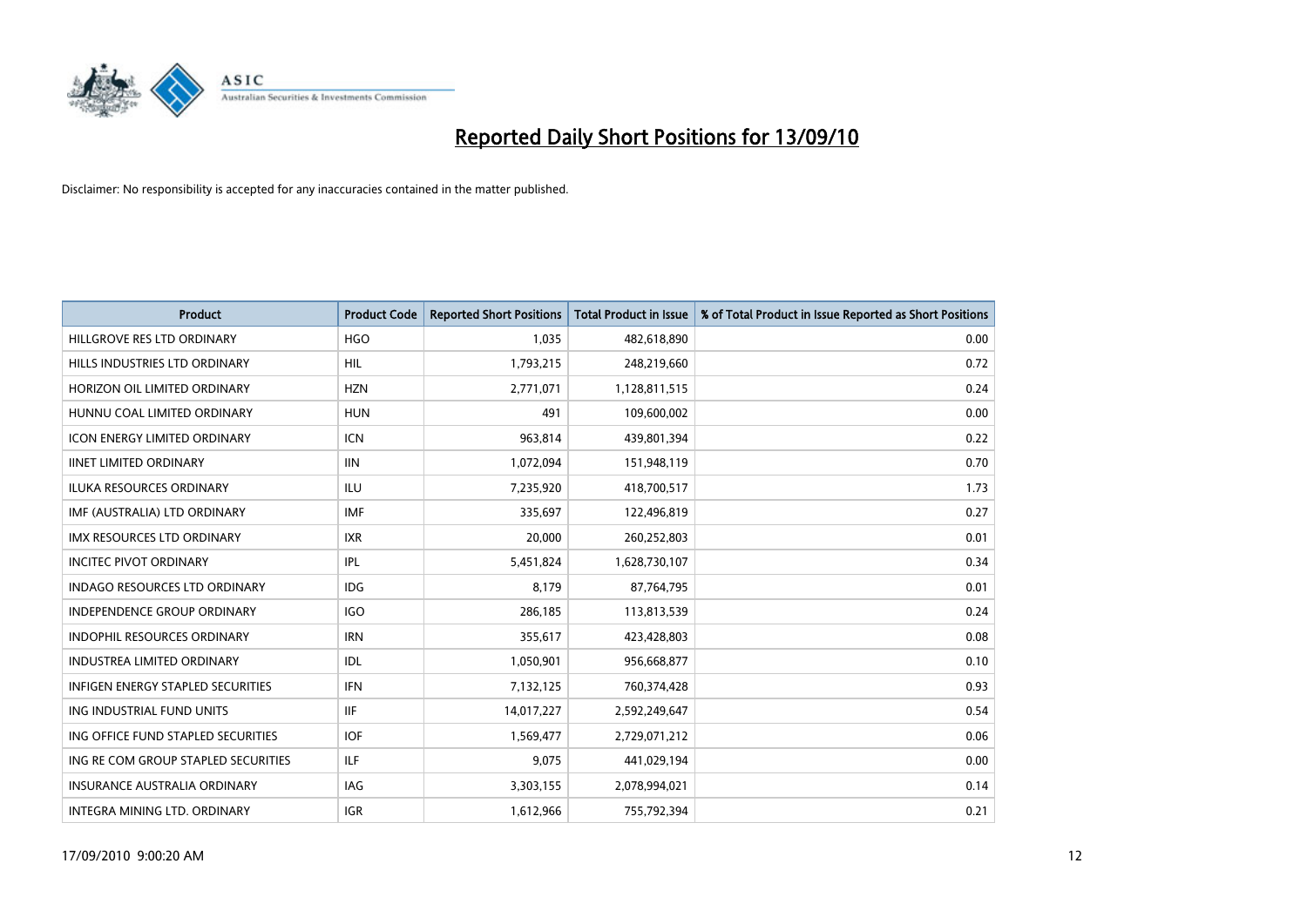

| <b>Product</b>                                  | <b>Product Code</b> | <b>Reported Short Positions</b> | <b>Total Product in Issue</b> | % of Total Product in Issue Reported as Short Positions |
|-------------------------------------------------|---------------------|---------------------------------|-------------------------------|---------------------------------------------------------|
| <b>INTOLL GROUP STAPLED SECURITIES</b>          | <b>ITO</b>          | 17,122,522                      | 2,261,732,048                 | 0.75                                                    |
| <b>INTREPID MINES ORDINARY</b>                  | <b>IAU</b>          | 635,070                         | 431,368,680                   | 0.14                                                    |
| <b>INVOCARE LIMITED ORDINARY</b>                | <b>IVC</b>          | 928,432                         | 102,069,091                   | 0.91                                                    |
| ION LIMITED ORDINARY                            | <b>ION</b>          | 164,453                         | 256,365,105                   | 0.06                                                    |
| <b>IOOF HOLDINGS LTD ORDINARY</b>               | IFL.                | 4,835,315                       | 229,794,395                   | 2.10                                                    |
| <b>IRESS MARKET TECH. ORDINARY</b>              | <b>IRE</b>          | 1,649,866                       | 126,018,142                   | 1.31                                                    |
| <b>IRON ORE HOLDINGS ORDINARY</b>               | <b>IOH</b>          | 46,361                          | 135,381,616                   | 0.03                                                    |
| ISHARES MSCI EAFE CDI 1:1                       | <b>IVE</b>          | 76,019                          | 590,400,000                   | 0.01                                                    |
| ISHARES MSCI EM MKTS CDI 1:1                    | <b>IEM</b>          | 60,079                          | 425,700,000                   | 0.01                                                    |
| <b>ISOFT GROUP LIMITED ORDINARY</b>             | <b>ISF</b>          | 18,845,894                      | 1,066,683,511                 | 1.78                                                    |
| <b>IVANHOE AUSTRALIA ORDINARY</b>               | <b>IVA</b>          | 1,856,812                       | 414,514,603                   | 0.45                                                    |
| <b>JABIRU METALS LTD ORDINARY</b>               | <b>JML</b>          | 469,704                         | 552,619,180                   | 0.08                                                    |
| <b>JAMES HARDIE INDUST CHESS DEPOSITARY INT</b> | <b>IHX</b>          | 12,962,349                      | 435,524,944                   | 2.97                                                    |
| <b>JAMESON RESOURCES ORDINARY</b>               | <b>JAL</b>          | 1,600,000                       | 63,885,910                    | 2.50                                                    |
| <b>JB HI-FI LIMITED ORDINARY</b>                | <b>IBH</b>          | 6,373,130                       | 109,147,279                   | 5.81                                                    |
| <b>KAGARA LTD ORDINARY</b>                      | KZL                 | 4,536,697                       | 707,789,717                   | 0.64                                                    |
| KAROON GAS AUSTRALIA ORDINARY                   | <b>KAR</b>          | 285,006                         | 177,546,198                   | 0.15                                                    |
| KATHMANDU HOLD LTD ORDINARY                     | <b>KMD</b>          | 446,058                         | 200,000,000                   | 0.22                                                    |
| <b>KEYBRIDGE CAPITAL ORDINARY</b>               | <b>KBC</b>          | 5,999                           | 172,070,564                   | 0.00                                                    |
| KIMBERLEY METALS LTD ORDINARY                   | <b>KBL</b>          | 2,609                           | 94,490,816                    | 0.00                                                    |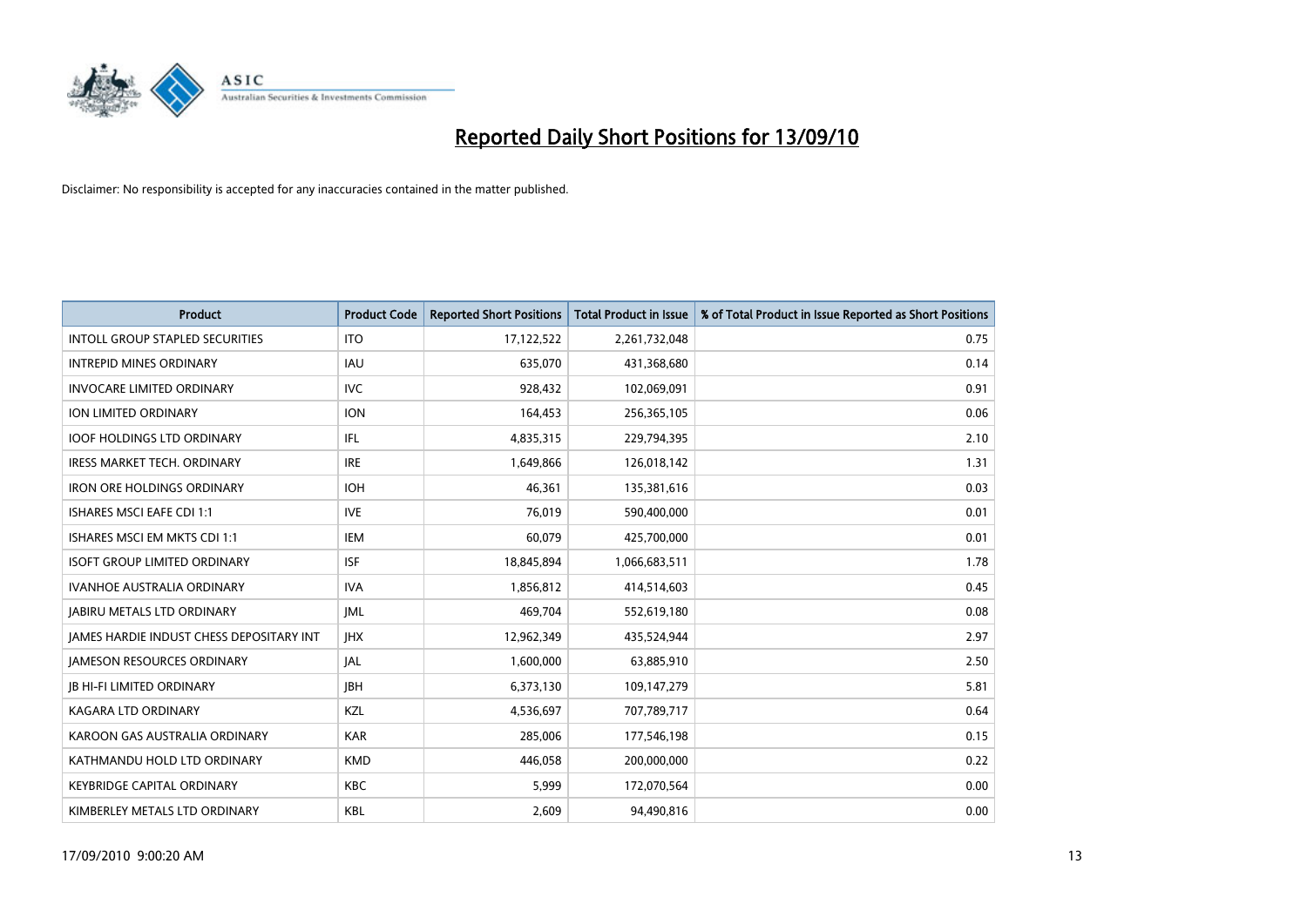

| <b>Product</b>                        | <b>Product Code</b> | <b>Reported Short Positions</b> | <b>Total Product in Issue</b> | % of Total Product in Issue Reported as Short Positions |
|---------------------------------------|---------------------|---------------------------------|-------------------------------|---------------------------------------------------------|
| KINGSGATE CONSOLID. ORDINARY          | <b>KCN</b>          | 348,946                         | 100,749,116                   | 0.34                                                    |
| LEIGHTON HOLDINGS ORDINARY            | LEI                 | 3,211,125                       | 300,747,299                   | 1.06                                                    |
| LEND LEASE GROUP UNIT/ORD STAPLED     | LLC                 | 745.062                         | 565,558,754                   | 0.12                                                    |
| LIHIR GOLD LIMITED. ORDINARY          | LGL                 | 4,101,413                       | 2,368,729,935                 | 0.17                                                    |
| LINC ENERGY LTD ORDINARY              | <b>LNC</b>          | 1,296,269                       | 496,426,738                   | 0.27                                                    |
| LYNAS CORPORATION ORDINARY            | <b>LYC</b>          | 13,277,369                      | 1,656,949,093                 | 0.80                                                    |
| MAC SERVICES (THE) ORDINARY           | <b>MSL</b>          | 36.064                          | 165,966,692                   | 0.02                                                    |
| MACARTHUR COAL ORDINARY               | <b>MCC</b>          | 899,898                         | 292,483,075                   | 0.30                                                    |
| <b>MACMAHON HOLDINGS ORDINARY</b>     | <b>MAH</b>          | 6,968,794                       | 733,711,705                   | 0.95                                                    |
| MACO ATLAS ROADS GRP ORDINARY STAPLED | <b>MOA</b>          | 1,441,426                       | 452,345,907                   | 0.32                                                    |
| MACQUARIE GROUP LTD ORDINARY          | <b>MOG</b>          | 5,576,501                       | 345,601,301                   | 1.63                                                    |
| <b>MANTRA RESOURCES ORDINARY</b>      | <b>MRU</b>          | 6,151                           | 130,229,188                   | 0.00                                                    |
| MAP GROUP STAPLED US PROHIBIT.        | <b>MAP</b>          | 2,651,377                       | 1,861,210,782                 | 0.13                                                    |
| <b>MARION ENERGY ORDINARY</b>         | <b>MAE</b>          | 374,994                         | 429,822,043                   | 0.09                                                    |
| MCMILLAN SHAKESPEARE ORDINARY         | <b>MMS</b>          | 175,000                         | 67,677,977                    | 0.26                                                    |
| MCPHERSON'S LTD ORDINARY              | <b>MCP</b>          | 5,670                           | 71,651,758                    | 0.01                                                    |
| MEDUSA MINING LTD ORDINARY            | <b>MML</b>          | 40,568                          | 187,584,911                   | 0.02                                                    |
| MELBOURNE IT LIMITED ORDINARY         | <b>MLB</b>          | 151,792                         | 79,572,767                    | 0.19                                                    |
| MEO AUSTRALIA LTD ORDINARY            | <b>MEO</b>          | 564,170                         | 477,220,955                   | 0.12                                                    |
| MERMAID MARINE ORDINARY               | <b>MRM</b>          | 218,439                         | 187,284,825                   | 0.12                                                    |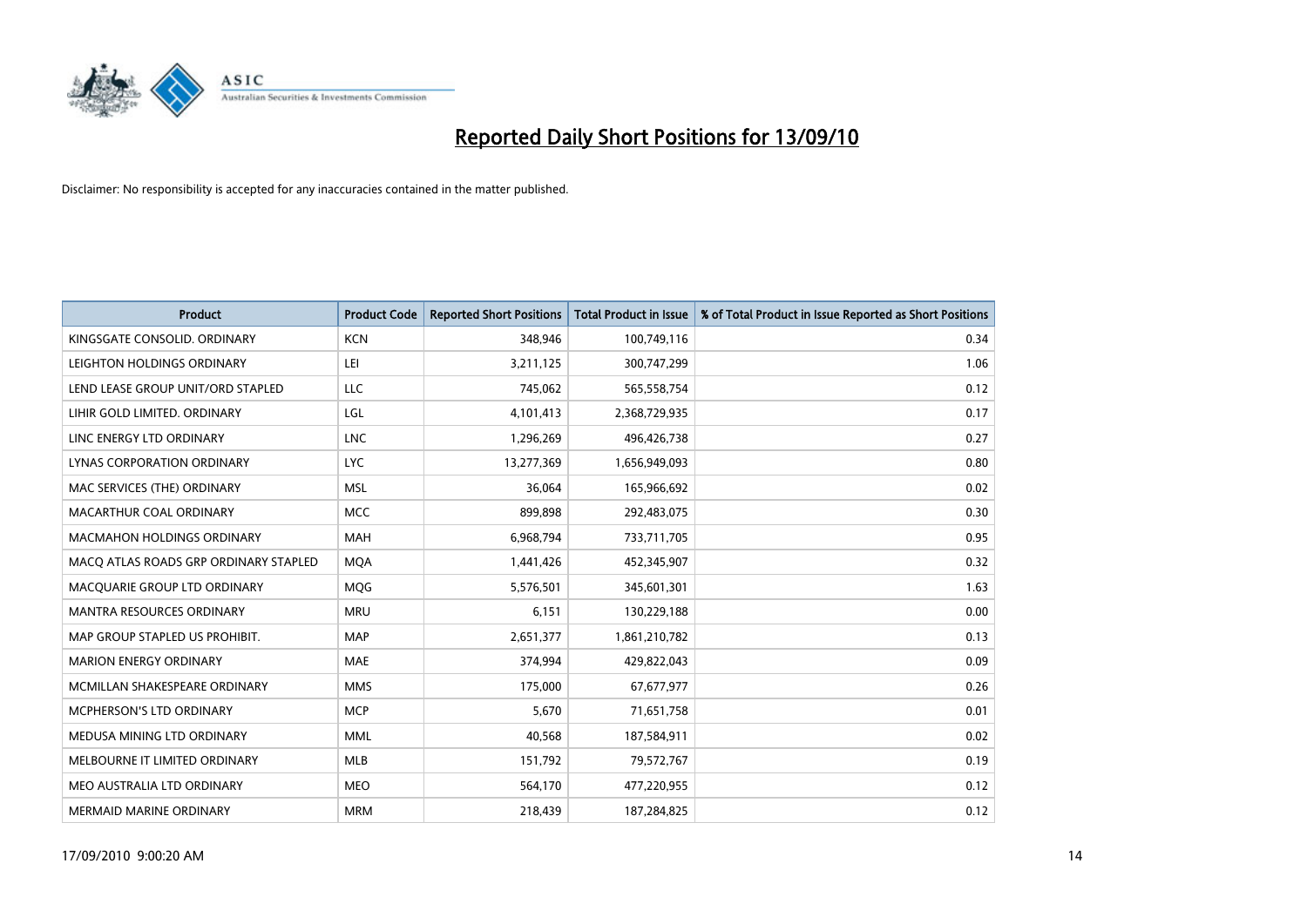

| <b>Product</b>                    | <b>Product Code</b> | <b>Reported Short Positions</b> | <b>Total Product in Issue</b> | % of Total Product in Issue Reported as Short Positions |
|-----------------------------------|---------------------|---------------------------------|-------------------------------|---------------------------------------------------------|
| METALS X LIMITED ORDINARY         | <b>MLX</b>          | 326,940                         | 1,365,661,782                 | 0.03                                                    |
| METCASH LIMITED ORDINARY          | <b>MTS</b>          | 18,318,969                      | 767,434,251                   | 2.39                                                    |
| METGASCO LIMITED ORDINARY         | <b>MEL</b>          | 235,435                         | 250,803,468                   | 0.09                                                    |
| MICLYN EXP OFFSHR ORDINARY        | <b>MIO</b>          | 199,999                         | 271,700,000                   | 0.07                                                    |
| MINARA RESOURCES ORDINARY         | <b>MRE</b>          | 5,832,927                       | 1,167,783,517                 | 0.50                                                    |
| MINCOR RESOURCES NL ORDINARY      | <b>MCR</b>          | 870,243                         | 200,608,804                   | 0.43                                                    |
| MINERAL DEPOSITS ORDINARY         | <b>MDL</b>          | 969,513                         | 606,441,673                   | 0.15                                                    |
| MINERAL RESOURCES. ORDINARY       | <b>MIN</b>          | 156,928                         | 167,620,585                   | 0.09                                                    |
| MIRABELA NICKEL LTD ORDINARY      | <b>MBN</b>          | 8,249,938                       | 367, 162, 725                 | 2.25                                                    |
| MIRVAC GROUP STAPLED SECURITIES   | <b>MGR</b>          | 6,280,300                       | 3,415,819,357                 | 0.18                                                    |
| MITCHELL COMMUNITCA. ORDINARY     | <b>MCU</b>          | 16,057                          | 301,761,208                   | 0.01                                                    |
| MOLOPO ENERGY LTD ORDINARY        | <b>MPO</b>          | 222,857                         | 250,972,584                   | 0.09                                                    |
| MONADELPHOUS GROUP ORDINARY       | <b>MND</b>          | 1,190,708                       | 87,521,827                    | 1.35                                                    |
| MOSAIC OIL NL ORDINARY            | <b>MOS</b>          | 41,742                          | 821,710,775                   | 0.01                                                    |
| <b>MOUNT GIBSON IRON ORDINARY</b> | <b>MGX</b>          | 1,567,501                       | 1,079,570,693                 | 0.13                                                    |
| MURCHISON METALS LTD ORDINARY     | <b>MMX</b>          | 3,329,936                       | 435,384,268                   | 0.77                                                    |
| MYER HOLDINGS LTD ORDINARY        | <b>MYR</b>          | 12,824,898                      | 581,517,884                   | 2.20                                                    |
| MYSTATE LIMITED ORDINARY          | <b>MYS</b>          | 1,400                           | 67,439,158                    | 0.00                                                    |
| NATIONAL AUST. BANK ORDINARY      | <b>NAB</b>          | 7,305,681                       | 2,133,279,168                 | 0.34                                                    |
| NATURAL FUEL LIMITED ORDINARY     | <b>NFL</b>          |                                 | 721,912                       | 0.00                                                    |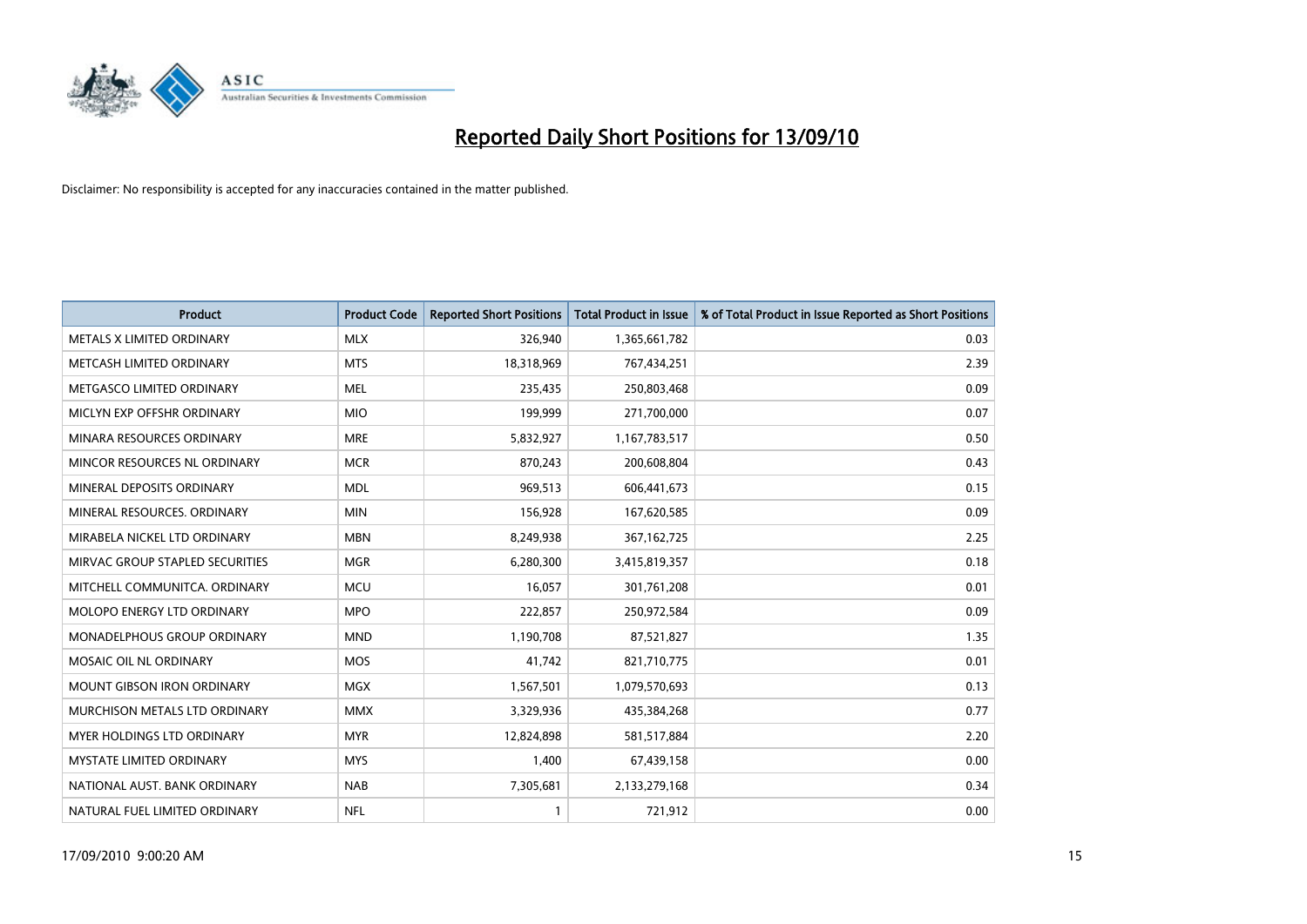

| <b>Product</b>                        | <b>Product Code</b> | <b>Reported Short Positions</b> | Total Product in Issue | % of Total Product in Issue Reported as Short Positions |
|---------------------------------------|---------------------|---------------------------------|------------------------|---------------------------------------------------------|
| NAVITAS LIMITED ORDINARY              | <b>NVT</b>          | 597,337                         | 342,361,526            | 0.17                                                    |
| NEPTUNE MARINE ORDINARY               | <b>NMS</b>          | 1,188,350                       | 438,071,251            | 0.27                                                    |
| NEW HOPE CORPORATION ORDINARY         | <b>NHC</b>          | 352,798                         | 830,230,549            | 0.04                                                    |
| NEWCREST MINING DEF EX LGL            | <b>NCMN</b>         | 216,394                         | 280,988,130            | 0.08                                                    |
| NEWCREST MINING ORDINARY              | <b>NCM</b>          | 37,191,863                      | 483,499,363            | 7.68                                                    |
| NEWS CORP A NON-VOTING CDI            | <b>NWSLV</b>        | 667,697                         | 1,828,146,488          | 0.04                                                    |
| NEWS CORP B VOTING CDI                | <b>NWS</b>          | 7,559,878                       | 798,520,953            | 0.93                                                    |
| NEXBIS LIMITED ORDINARY               | <b>NBS</b>          | 63,733                          | 498,972,940            | 0.01                                                    |
| NEXUS ENERGY LIMITED ORDINARY         | <b>NXS</b>          | 5,605,783                       | 988,257,304            | 0.56                                                    |
| NIB HOLDINGS LIMITED ORDINARY         | <b>NHF</b>          | 8,592                           | 495,431,427            | 0.00                                                    |
| NICK SCALI LIMITED ORDINARY           | <b>NCK</b>          | 35,846                          | 81,000,000             | 0.04                                                    |
| NIDO PETROLEUM ORDINARY               | <b>NDO</b>          | 10,379,668                      | 1,080,658,378          | 0.96                                                    |
| NKWE PLATINUM 10C US COMMON           | <b>NKP</b>          | 104,403                         | 559,451,184            | 0.02                                                    |
| NORTHERN CREST ORDINARY               | <b>NOC</b>          | 24,345                          | 116,074,781            | 0.02                                                    |
| NORTHERN IRON LTD ORDINARY            | <b>NFE</b>          | 702,695                         | 292,204,786            | 0.23                                                    |
| NOVOGEN LIMITED ORDINARY              | <b>NRT</b>          | 5,000                           | 102,125,894            | 0.00                                                    |
| NRW HOLDINGS LIMITED ORDINARY         | <b>NWH</b>          | 649,700                         | 251,223,000            | 0.25                                                    |
| NUFARM LIMITED ORDINARY               | <b>NUF</b>          | 4,509,834                       | 261,775,731            | 1.72                                                    |
| OAKTON LIMITED ORDINARY               | <b>OKN</b>          | 504,482                         | 93,622,235             | 0.54                                                    |
| OCEANAGOLD CORP. CHESS DEPOSITARY INT | <b>OGC</b>          | 868.856                         | 228,274,836            | 0.38                                                    |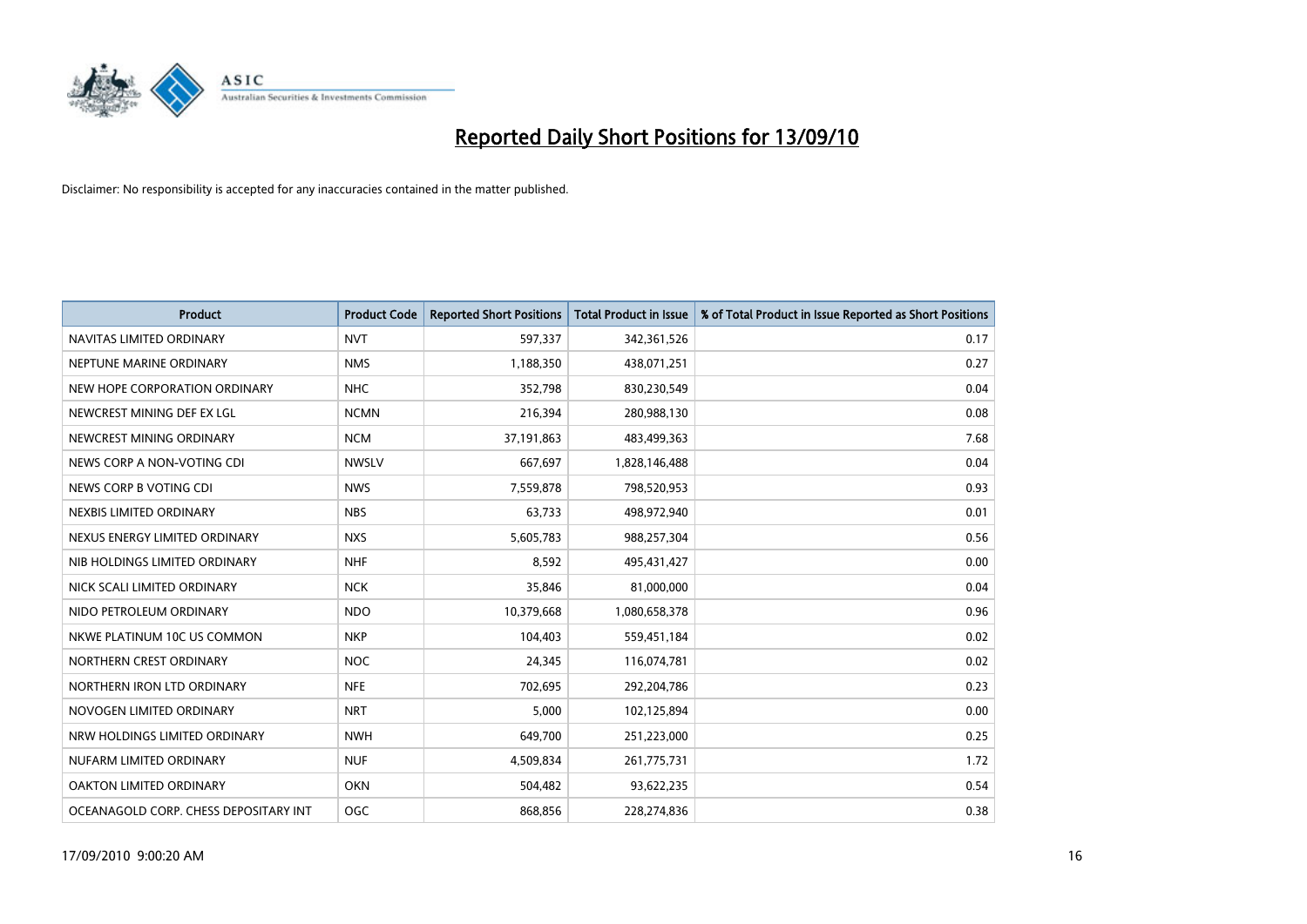

| <b>Product</b>                          | <b>Product Code</b> | <b>Reported Short Positions</b> | <b>Total Product in Issue</b> | % of Total Product in Issue Reported as Short Positions |
|-----------------------------------------|---------------------|---------------------------------|-------------------------------|---------------------------------------------------------|
| OCEANIA CAPITAL LTD ORDINARY            | <b>OCP</b>          | 2,500                           | 91,921,295                    | 0.00                                                    |
| OIL SEARCH LTD ORDINARY                 | OSH                 | 5,690,031                       | 1,308,279,222                 | 0.39                                                    |
| OM HOLDINGS LIMITED ORDINARY            | <b>OMH</b>          | 1,015,708                       | 498,485,150                   | 0.20                                                    |
| ONESTEEL LIMITED ORDINARY               | OST                 | 4,207,835                       | 1,331,703,666                 | 0.31                                                    |
| ORICA LIMITED ORDINARY                  | ORI                 | 3,353,813                       | 362,100,430                   | 0.93                                                    |
| ORIGIN ENERGY ORDINARY                  | <b>ORG</b>          | 3,825,919                       | 882,206,872                   | 0.39                                                    |
| OTTO ENERGY LIMITED ORDINARY            | <b>OEL</b>          | 109,204                         | 1,134,540,071                 | 0.01                                                    |
| OZ MINERALS ORDINARY                    | OZL                 | 97,974,001                      | 3,121,339,730                 | 3.13                                                    |
| <b>PACIFIC BRANDS ORDINARY</b>          | <b>PBG</b>          | 6,550,926                       | 931,386,248                   | 0.70                                                    |
| PALADIN ENERGY LTD ORDINARY             | <b>PDN</b>          | 19,892,069                      | 718,423,382                   | 2.77                                                    |
| PAN PACIFIC PETROL. ORDINARY            | PPP                 | 1,154,934                       | 588,612,110                   | 0.19                                                    |
| PANAUST LIMITED ORDINARY                | <b>PNA</b>          | 12,940,613                      | 2,954,125,529                 | 0.45                                                    |
| PANORAMIC RESOURCES ORDINARY            | PAN                 | 152,146                         | 205,587,842                   | 0.08                                                    |
| PAPERLINX LIMITED ORDINARY              | <b>PPX</b>          | 18,057,444                      | 603,580,761                   | 2.99                                                    |
| PAPERLINX SPS TRUST STEP UP PERP. PREF. | <b>PXUPA</b>        | 5,000                           | 2,850,000                     | 0.18                                                    |
| PATTIES FOODS LTD ORDINARY              | PFL                 |                                 | 138,908,853                   | 0.00                                                    |
| PEET LIMITED ORDINARY                   | <b>PPC</b>          | 136,047                         | 300,681,486                   | 0.04                                                    |
| PENINSULA MINERALS ORDINARY             | <b>PEN</b>          | 5,000                           | 1,629,755,018                 | 0.00                                                    |
| PERILYA LIMITED ORDINARY                | PEM                 | 451,895                         | 526,075,563                   | 0.09                                                    |
| PERPETUAL LIMITED ORDINARY              | <b>PPT</b>          | 2,410,431                       | 43,428,063                    | 5.54                                                    |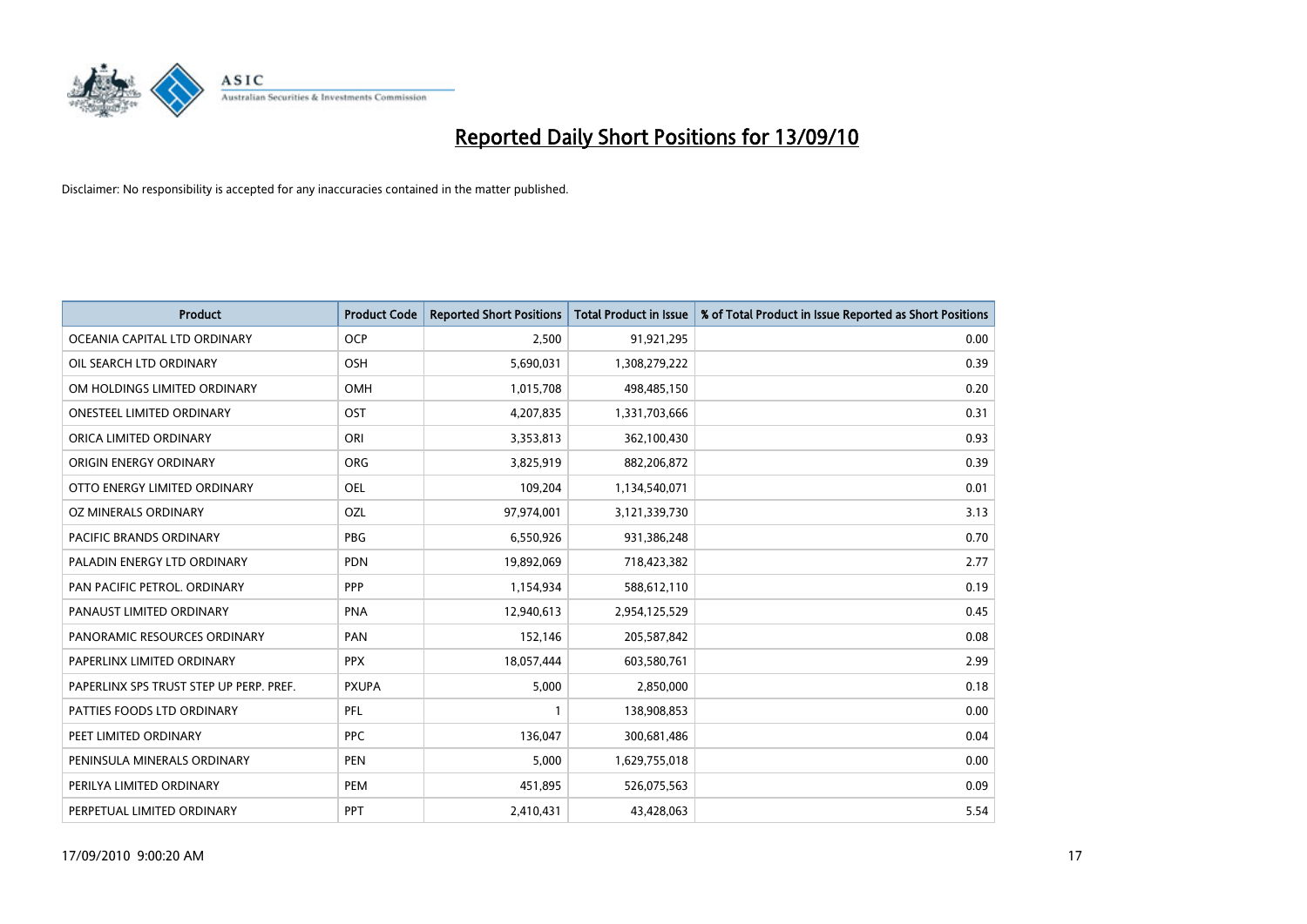

| <b>Product</b>                       | <b>Product Code</b> | <b>Reported Short Positions</b> | <b>Total Product in Issue</b> | % of Total Product in Issue Reported as Short Positions |
|--------------------------------------|---------------------|---------------------------------|-------------------------------|---------------------------------------------------------|
| PERSEUS MINING LTD ORDINARY          | PRU                 | 85,145                          | 421,307,088                   | 0.02                                                    |
| PETSEC ENERGY ORDINARY               | <b>PSA</b>          | 223,332                         | 231,283,622                   | 0.10                                                    |
| PHARMAXIS LTD ORDINARY               | <b>PXS</b>          | 1,094,912                       | 225,721,734                   | 0.48                                                    |
| PHOTON GROUP LTD ORDINARY            | <b>PGA</b>          | 1,317,808                       | 187,440,645                   | 0.70                                                    |
| PIKE RIVER COAL ORDINARY             | <b>PRC</b>          | 376,320                         | 405,301,433                   | 0.09                                                    |
| PLATINUM ASSET ORDINARY              | <b>PTM</b>          | 3,985,840                       | 561,347,878                   | 0.69                                                    |
| PLATINUM AUSTRALIA ORDINARY          | <b>PLA</b>          | 6,125,321                       | 321,130,521                   | 1.91                                                    |
| PLATINUM CAPITAL LTD ORDINARY        | <b>PMC</b>          |                                 | 162,258,814                   | 0.00                                                    |
| PMP LIMITED ORDINARY                 | <b>PMP</b>          | 958,724                         | 335,338,483                   | 0.28                                                    |
| PORT BOUVARD LIMITED ORDINARY        | PBD                 | 6,754                           | 593,868,295                   | 0.00                                                    |
| PREMIER INVESTMENTS ORDINARY         | <b>PMV</b>          | 171,821                         | 155,030,045                   | 0.11                                                    |
| PRIMARY HEALTH CARE ORDINARY         | <b>PRY</b>          | 10,547,872                      | 491,444,342                   | 2.16                                                    |
| PRIME INFR GROUP. STAPLED SECURITIES | PIH                 | 215,605                         | 351,776,795                   | 0.06                                                    |
| PRIME MEDIA GRP LTD ORDINARY         | PRT                 | 2                               | 366,330,303                   | 0.00                                                    |
| PRIMEAG AUSTRALIA ORDINARY           | PAG                 | 733,448                         | 150,569,976                   | 0.49                                                    |
| PROGEN PHARMACEUTIC ORDINARY         | <b>PGL</b>          | 151,596                         | 24,709,097                    | 0.61                                                    |
| PROGRAMMED ORDINARY                  | PRG                 | 362,234                         | 118,169,908                   | 0.31                                                    |
| PSIVIDA CORP CDI 1:1                 | <b>PVA</b>          | 6,878                           | 7,827,340                     | 0.09                                                    |
| <b>QANTAS AIRWAYS ORDINARY</b>       | QAN                 | 27,194,365                      | 2,265,123,620                 | 1.20                                                    |
| OBE INSURANCE GROUP ORDINARY         | <b>OBE</b>          | 21,558,365                      | 1,035,095,813                 | 2.07                                                    |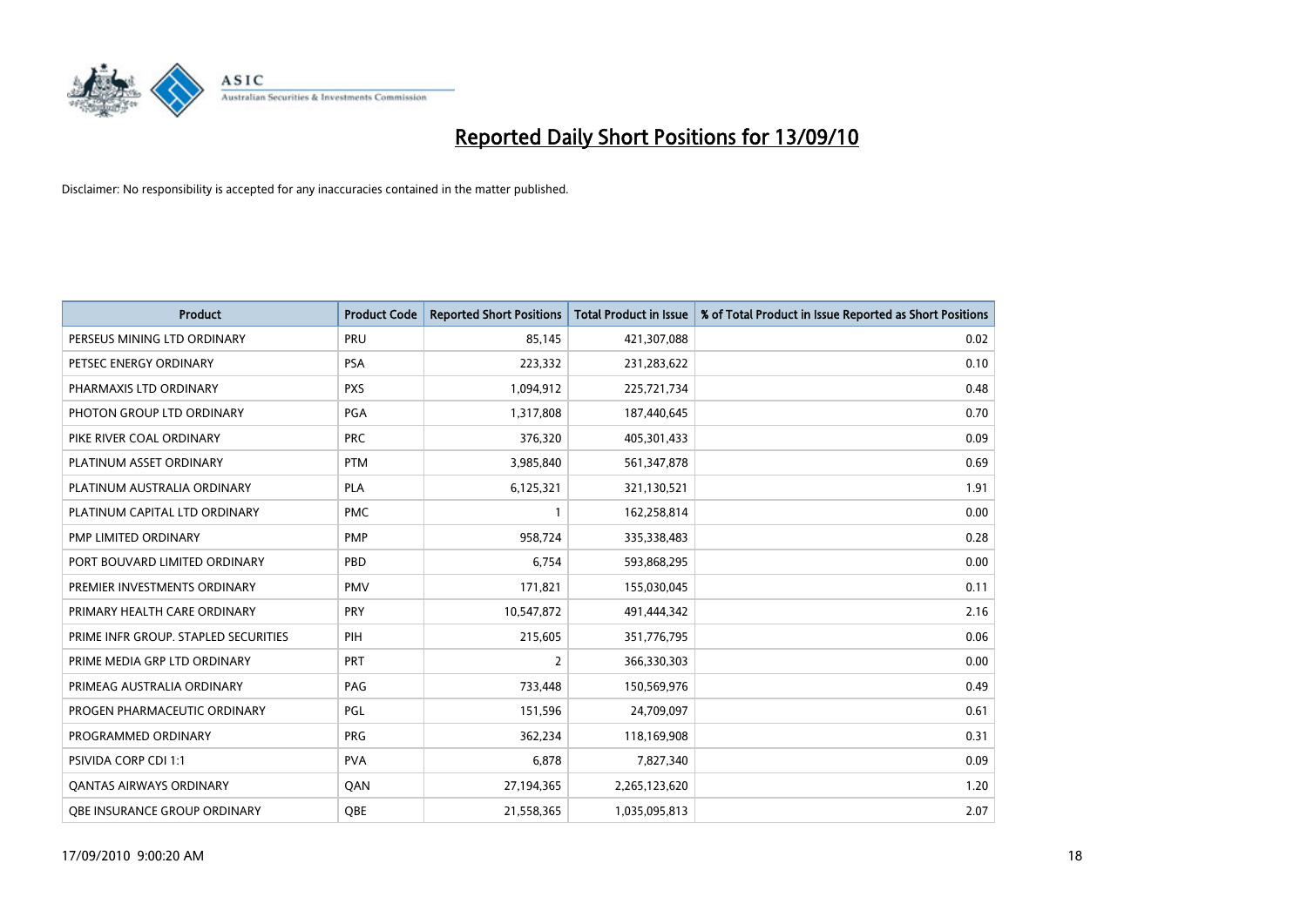

| <b>Product</b>                      | <b>Product Code</b> | <b>Reported Short Positions</b> | Total Product in Issue | % of Total Product in Issue Reported as Short Positions |
|-------------------------------------|---------------------|---------------------------------|------------------------|---------------------------------------------------------|
| RAMELIUS RESOURCES ORDINARY         | <b>RMS</b>          | 571,064                         | 291,208,795            | 0.19                                                    |
| RAMSAY HEALTH CARE ORDINARY         | <b>RHC</b>          | 2,138,394                       | 202,081,252            | 1.04                                                    |
| RANGE RESOURCES LTD ORDINARY        | <b>RRS</b>          | 1,250,000                       | 1,162,167,306          | 0.11                                                    |
| <b>RCR TOMLINSON ORDINARY</b>       | <b>RCR</b>          | 68,067                          | 131,860,172            | 0.05                                                    |
| <b>REA GROUP ORDINARY</b>           | <b>REA</b>          | 16,856                          | 128,439,366            | 0.01                                                    |
| <b>RED FORK ENERGY ORDINARY</b>     | <b>RFE</b>          | 7,696                           | 139,535,000            | 0.01                                                    |
| REDFLEX HOLDINGS ORDINARY           | <b>RDF</b>          | 858                             | 110,010,757            | 0.00                                                    |
| REED RESOURCES LTD ORDINARY         | <b>RDR</b>          | 268,205                         | 192,271,768            | 0.14                                                    |
| <b>REGIS RESOURCES ORDINARY</b>     | <b>RRL</b>          | 125,306                         | 414,487,125            | 0.03                                                    |
| RESMED INC CDI 10:1                 | <b>RMD</b>          | 4,374,752                       | 1,516,163,980          | 0.29                                                    |
| RESOLUTE MINING ORDINARY            | <b>RSG</b>          | 1,301,579                       | 392,736,732            | 0.35                                                    |
| <b>RESOURCE GENERATION ORDINARY</b> | <b>RES</b>          | 157,911                         | 164,412,477            | 0.10                                                    |
| REVERSE CORP LIMITED ORDINARY       | <b>REF</b>          | 25,141                          | 92,382,175             | 0.03                                                    |
| <b>RIDLEY CORPORATION ORDINARY</b>  | <b>RIC</b>          | 53,937                          | 307,817,071            | 0.02                                                    |
| RIO TINTO LIMITED ORDINARY          | <b>RIO</b>          | 17,237,172                      | 606,831,240            | 2.82                                                    |
| RIVERCITY MOTORWAY STAPLED          | <b>RCY</b>          | 4,660,404                       | 957,010,115            | 0.48                                                    |
| RIVERSDALE MINING ORDINARY          | <b>RIV</b>          | 463,341                         | 236,033,688            | 0.18                                                    |
| ROC OIL COMPANY ORDINARY            | <b>ROC</b>          | 4,786,537                       | 713,154,560            | 0.67                                                    |
| SAI GLOBAL LIMITED ORDINARY         | SAI                 | 202,399                         | 196,075,401            | 0.10                                                    |
| SALMAT LIMITED ORDINARY             | <b>SLM</b>          | 84,780                          | 159,131,983            | 0.05                                                    |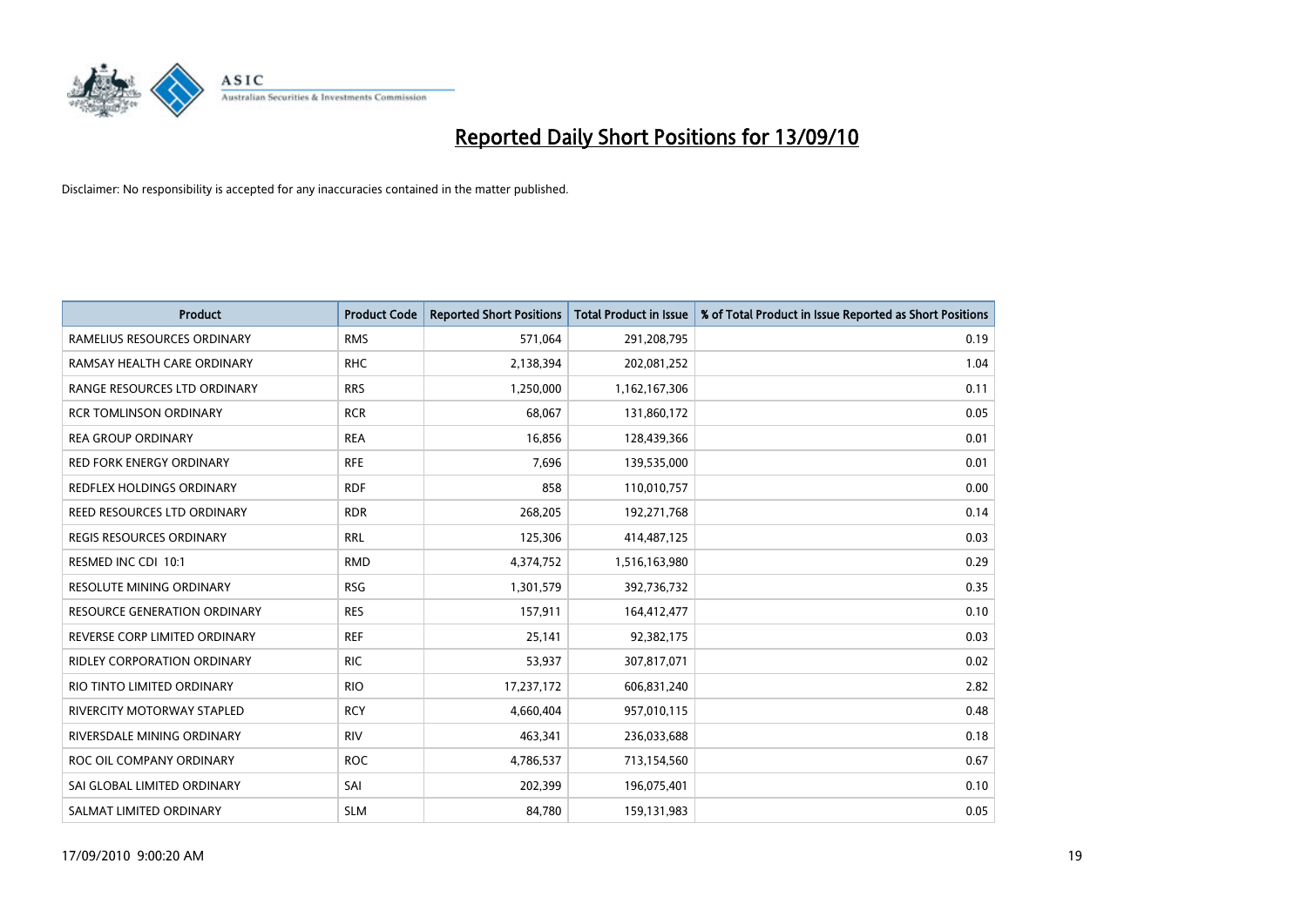

| <b>Product</b>                           | <b>Product Code</b> | <b>Reported Short Positions</b> | <b>Total Product in Issue</b> | % of Total Product in Issue Reported as Short Positions |
|------------------------------------------|---------------------|---------------------------------|-------------------------------|---------------------------------------------------------|
| SAMSON OIL & GAS LTD ORDINARY            | SSN                 | 6.000                           | 1,663,905,592                 | 0.00                                                    |
| SANDFIRE RESOURCES ORDINARY              | <b>SFR</b>          | 74,227                          | 131,534,760                   | 0.06                                                    |
| <b>SANTOS LTD ORDINARY</b>               | <b>STO</b>          | 2,189,379                       | 832,582,523                   | 0.25                                                    |
| SARACEN MINERAL ORDINARY                 | <b>SAR</b>          | 148,524                         | 491,818,083                   | 0.03                                                    |
| SEDGMAN LIMITED ORDINARY                 | <b>SDM</b>          | 322,474                         | 205,986,681                   | 0.15                                                    |
| SEEK LIMITED ORDINARY                    | <b>SEK</b>          | 4,054,570                       | 336,584,488                   | 1.19                                                    |
| SENETAS CORPORATION ORDINARY             | <b>SEN</b>          | 756,999                         | 461,522,263                   | 0.16                                                    |
| SERVCORP LIMITED ORDINARY                | SRV                 | 102,201                         | 98,440,807                    | 0.10                                                    |
| SERVICE STREAM ORDINARY                  | <b>SSM</b>          | 344,663                         | 283,418,867                   | 0.12                                                    |
| SEVEN GROUP HOLDINGS ORDINARY            | <b>SVW</b>          | 1,168,547                       | 305,410,281                   | 0.38                                                    |
| SIGMA PHARMACEUTICAL ORDINARY            | SIP                 | 8,813,050                       | 1,178,626,572                 | 0.75                                                    |
| SILEX SYSTEMS ORDINARY                   | <b>SLX</b>          | 144,897                         | 149,506,391                   | 0.08                                                    |
| SILVER LAKE RESOURCE ORDINARY            | <b>SLR</b>          | 82,925                          | 178,757,838                   | 0.05                                                    |
| SIMS METAL MGMT LTD ORDINARY             | SGM                 | 2,299,960                       | 203,891,295                   | 1.12                                                    |
| SINGAPORE TELECOMM. CHESS DEPOSITARY INT | SGT                 | 3,326,845                       | 391,702,434                   | 0.84                                                    |
| SKILLED GROUP LTD ORDINARY               | <b>SKE</b>          | 87,966                          | 190,738,408                   | 0.04                                                    |
| SKY CITY ENTERTAIN. ORDINARY             | <b>SKC</b>          | 9,339,824                       | 575,114,687                   | 1.63                                                    |
| SKY NETWORK ORDINARY                     | <b>SKT</b>          | 919,140                         | 389,139,785                   | 0.24                                                    |
| SMS MANAGEMENT, ORDINARY                 | <b>SMX</b>          | 10,892                          | 67,182,500                    | 0.02                                                    |
| SONIC HEALTHCARE ORDINARY                | SHL                 | 4,328,334                       | 388,429,875                   | 1.13                                                    |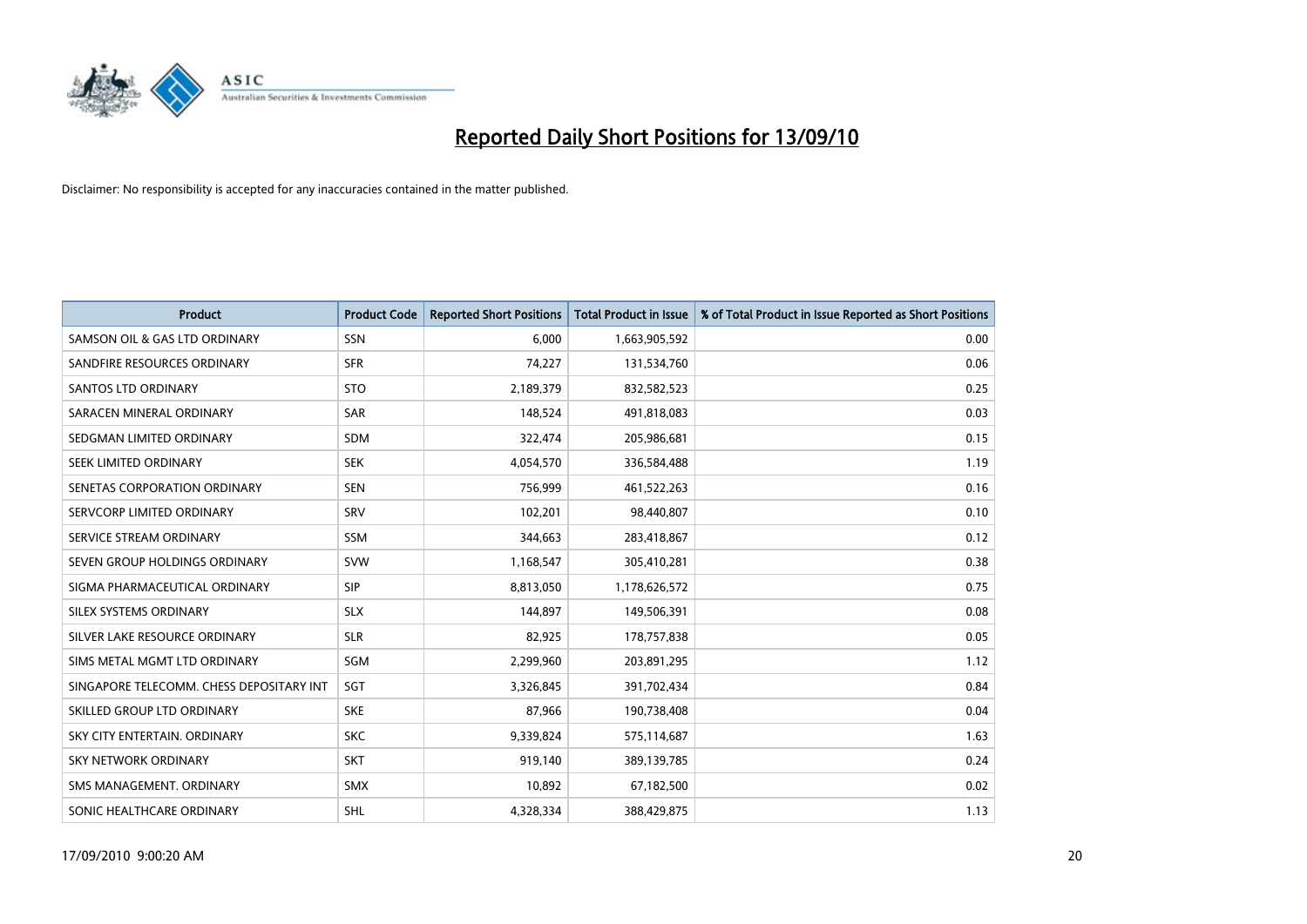

| <b>Product</b>                          | <b>Product Code</b> | <b>Reported Short Positions</b> | <b>Total Product in Issue</b> | % of Total Product in Issue Reported as Short Positions |
|-----------------------------------------|---------------------|---------------------------------|-------------------------------|---------------------------------------------------------|
| SOUL PATTINSON (W.H) ORDINARY           | SOL                 | 3,653                           | 238,640,580                   | 0.00                                                    |
| SP AUSNET STAPLED SECURITIES            | <b>SPN</b>          | 9,354,426                       | 2,748,353,504                 | 0.34                                                    |
| SPARK INFRASTRUCTURE STAPLED SECURITIES | SKI                 | 5,510,349                       | 1,031,911,394                 | 0.53                                                    |
| SPDR 200 FUND ETF UNITS                 | <b>STW</b>          | 2,006                           | 57,828,081                    | 0.00                                                    |
| SPECIALTY FASHION ORDINARY              | <b>SFH</b>          | 1,353,309                       | 190,964,693                   | 0.72                                                    |
| SPOTLESS GROUP LTD ORDINARY             | SPT                 | 961,551                         | 259,309,656                   | 0.36                                                    |
| ST BARBARA LIMITED ORDINARY             | <b>SBM</b>          | 29,572,185                      | 1,953,168,407                 | 1.50                                                    |
| STAGING CONNECTIONS ORDINARY            | <b>STG</b>          | 2,917,189                       | 783,175,134                   | 0.37                                                    |
| STH AMERICAN COR LTD ORDINARY           | SAY                 | 9,200                           | 231,832,027                   | 0.00                                                    |
| STHN CROSS MEDIA ORDINARY               | SXL                 | 5,466,768                       | 378,827,750                   | 1.45                                                    |
| STOCKLAND UNITS/ORD STAPLED             | SGP                 | 12,704,442                      | 2,383,036,717                 | 0.52                                                    |
| <b>STRAITS RESOURCES ORDINARY</b>       | SRL                 | 5,243,188                       | 255,203,613                   | 2.06                                                    |
| STW COMMUNICATIONS ORDINARY             | SGN                 | 169,853                         | 364,310,964                   | 0.05                                                    |
| SUNCORP-METWAY, ORDINARY                | SUN                 | 5,303,745                       | 1,281,390,524                 | 0.37                                                    |
| SUNDANCE RESOURCES ORDINARY             | <b>SDL</b>          | 17,093,450                      | 2,709,995,932                 | 0.63                                                    |
| SUNLAND GROUP LTD ORDINARY              | <b>SDG</b>          | 70,274                          | 251,107,692                   | 0.03                                                    |
| SUPER CHEAP AUTO GRP ORDINARY           | <b>SUL</b>          | 330,123                         | 127,832,579                   | 0.26                                                    |
| SWICK MINING ORDINARY                   | <b>SWK</b>          | 1,548                           | 236,724,970                   | 0.00                                                    |
| SYMEX HOLDINGS ORDINARY                 | SYM                 | 6,633                           | 125,037,628                   | 0.01                                                    |
| <b>TABCORP HOLDINGS LTD ORDINARY</b>    | <b>TAH</b>          | 12,136,868                      | 612,625,759                   | 1.97                                                    |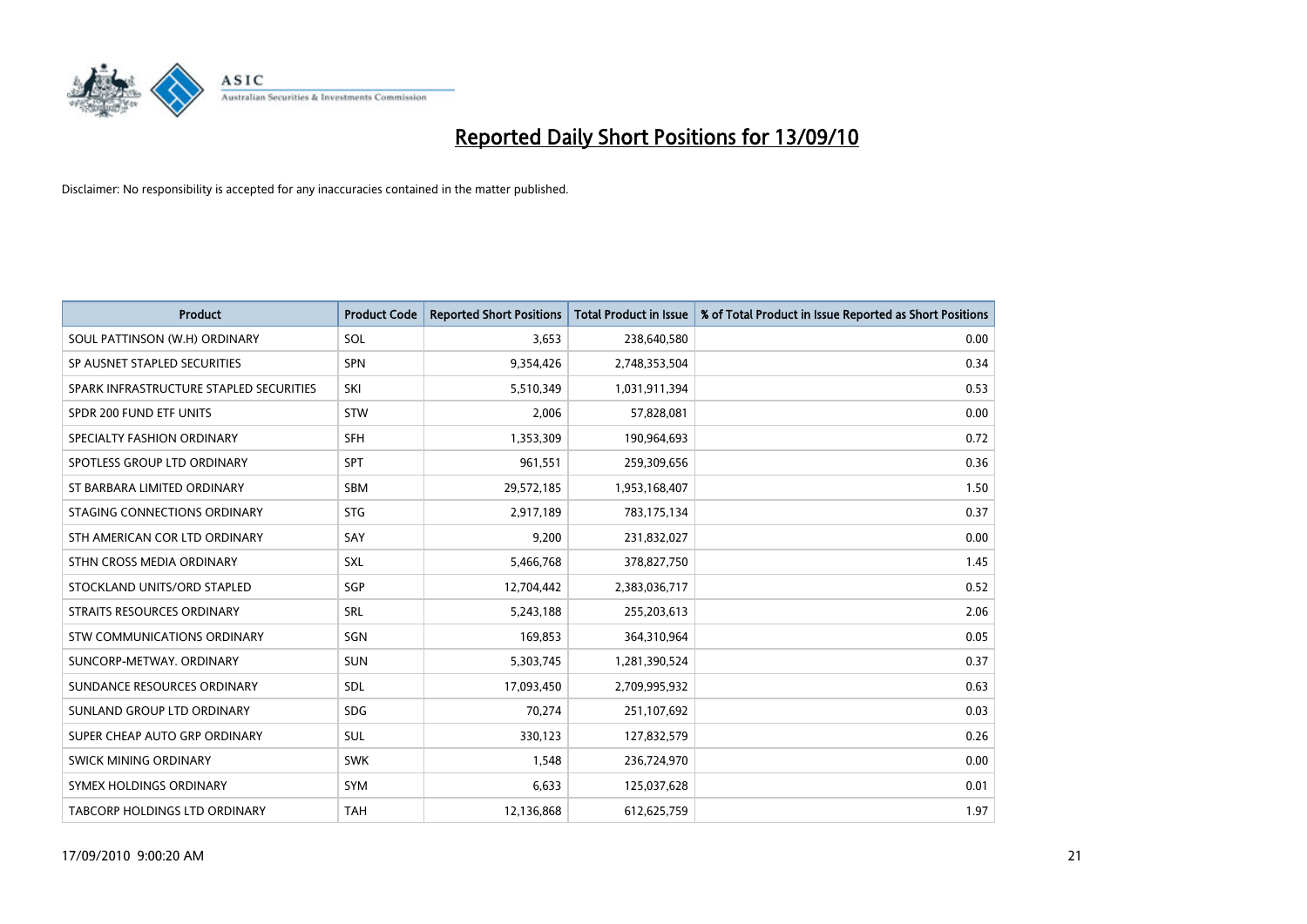

| <b>Product</b>                      | <b>Product Code</b> | <b>Reported Short Positions</b> | <b>Total Product in Issue</b> | % of Total Product in Issue Reported as Short Positions |
|-------------------------------------|---------------------|---------------------------------|-------------------------------|---------------------------------------------------------|
| <b>TALENT2 INTERNATION ORDINARY</b> | <b>TWO</b>          | $\overline{7}$                  | 141,224,846                   | 0.00                                                    |
| TAP OIL LIMITED ORDINARY            | <b>TAP</b>          | 5,923                           | 156,485,921                   | 0.00                                                    |
| TASSAL GROUP LIMITED ORDINARY       | <b>TGR</b>          | 3,115,998                       | 144,197,882                   | 2.16                                                    |
| TATTS GROUP LTD ORDINARY            | <b>TTS</b>          | 11,113,373                      | 1,281,937,479                 | 0.87                                                    |
| TELECOM CORPORATION ORDINARY        | <b>TEL</b>          | 38,165,536                      | 1,920,703,692                 | 1.98                                                    |
| TELSTRA CORPORATION. ORDINARY       | <b>TLS</b>          | 82,956,702                      | 12,443,074,357                | 0.65                                                    |
| TEN NETWORK HOLDINGS ORDINARY       | <b>TEN</b>          | 7,909,207                       | 1,045,236,720                 | 0.77                                                    |
| TFS CORPORATION LTD ORDINARY        | <b>TFC</b>          | 63,054                          | 227,360,909                   | 0.02                                                    |
| THE REJECT SHOP ORDINARY            | <b>TRS</b>          | 53,574                          | 26,033,570                    | 0.21                                                    |
| THOR MINING PLC CHESS DEPOSITARY    | <b>THR</b>          | 2,307                           | 245,247,701                   | 0.00                                                    |
| THORN GROUP LIMITED ORDINARY        | <b>TGA</b>          | 2,361                           | 129,459,770                   | 0.00                                                    |
| TIMBERCORP LIMITED ORDINARY         | <b>TIM</b>          | 1,171,620                       | 352,071,429                   | 0.33                                                    |
| <b>TISHMAN SPEYER UNITS</b>         | <b>TSO</b>          | 51,924                          | 338,440,904                   | 0.01                                                    |
| TNG LIMITED ORDINARY                | <b>TNG</b>          | 4,321                           | 258,055,076                   | 0.00                                                    |
| TOLL HOLDINGS LTD ORDINARY          | <b>TOL</b>          | 9,540,007                       | 702,867,609                   | 1.32                                                    |
| TORO ENERGY LIMITED ORDINARY        | <b>TOE</b>          | 35,404                          | 964,936,676                   | 0.00                                                    |
| <b>TOWER AUSTRALIA ORDINARY</b>     | <b>TAL</b>          | 1,187,217                       | 415,928,881                   | 0.28                                                    |
| TOWER LIMITED ORDINARY              | <b>TWR</b>          | 689,519                         | 260,631,787                   | 0.26                                                    |
| <b>TOX FREE SOLUTIONS ORDINARY</b>  | <b>TOX</b>          | 88,316                          | 91,765,500                    | 0.09                                                    |
| TPG TELECOM LIMITED ORDINARY        | <b>TPM</b>          | 470.732                         | 767,849,104                   | 0.06                                                    |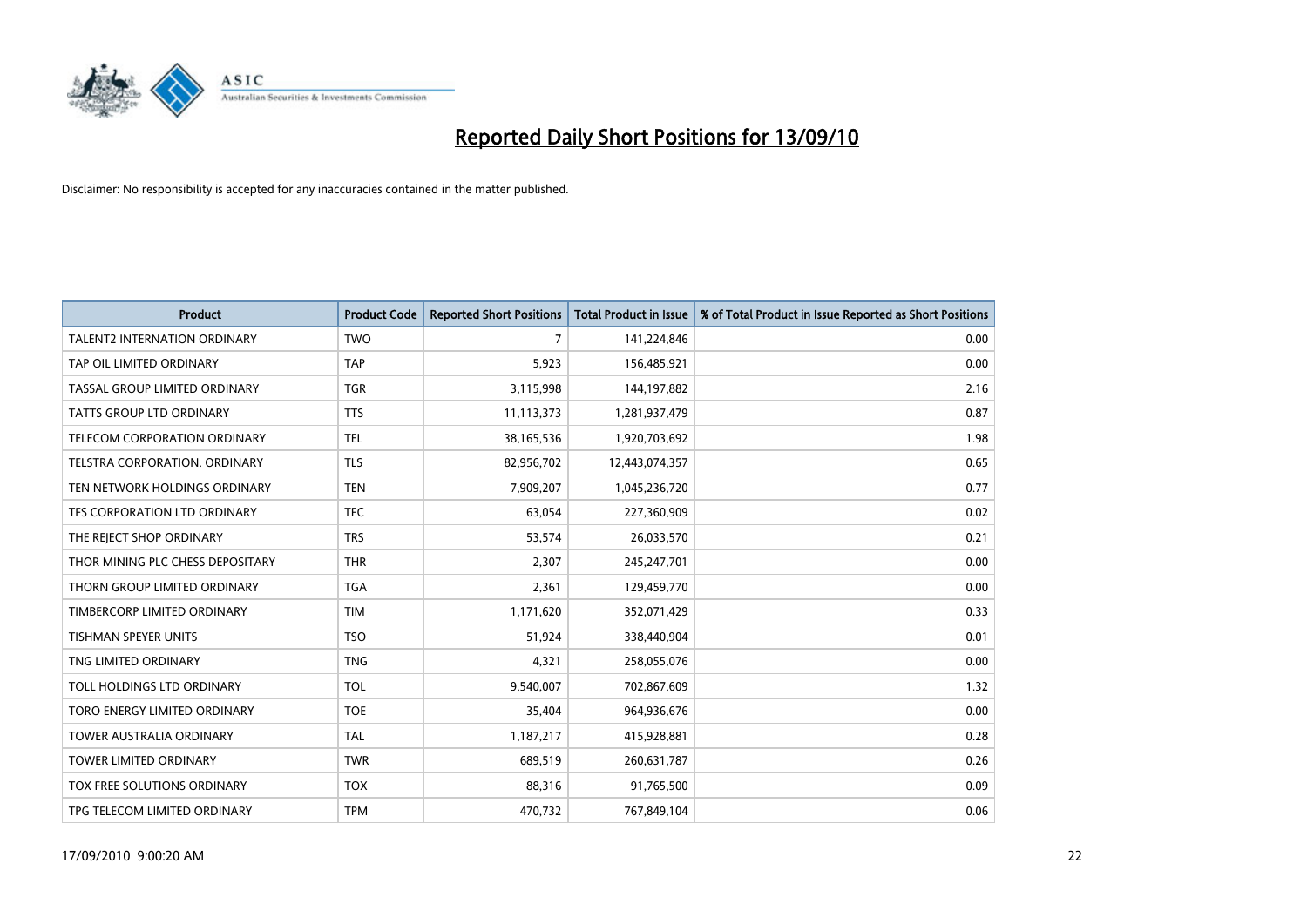

| <b>Product</b>                            | <b>Product Code</b> | <b>Reported Short Positions</b> | Total Product in Issue | % of Total Product in Issue Reported as Short Positions |
|-------------------------------------------|---------------------|---------------------------------|------------------------|---------------------------------------------------------|
| TRANSFIELD SERV INFR STAPLED SECURITIES   | <b>TSI</b>          | 396,025                         | 432,184,488            | 0.10                                                    |
| TRANSFIELD SERVICES ORDINARY              | <b>TSE</b>          | 597,376                         | 414,278,904            | 0.13                                                    |
| TRANSPACIFIC INDUST, ORDINARY             | <b>TPI</b>          | 11,628,546                      | 960,638,735            | 1.23                                                    |
| TRANSURBAN GROUP TRIPLE STAPLED SEC.      | <b>TCL</b>          | 6,681,808                       | 1,441,290,633          | 0.46                                                    |
| TRINITY GROUP STAPLED SECURITIES          | <b>TCO</b>          | 3,419                           | 231,701,539            | 0.00                                                    |
| TROY RESOURCES NL ORDINARY                | <b>TRY</b>          | 62,682                          | 87,474,323             | 0.08                                                    |
| UGL LIMITED ORDINARY                      | UGL                 | 4,803,531                       | 165,928,705            | 2.86                                                    |
| UXC LIMITED ORDINARY                      | <b>UXC</b>          | 664,849                         | 295,789,804            | 0.22                                                    |
| VALAD PROPERTY GROUP STAPLED US PROHIBIT. | <b>VPG</b>          | 4,216,010                       | 2,302,129,263          | 0.18                                                    |
| <b>VDM GROUP LIMITED ORDINARY</b>         | <b>VMG</b>          | 11,116                          | 195,613,088            | 0.01                                                    |
| VENTURE MINERALS ORDINARY                 | <b>VMS</b>          | 6,500                           | 168, 163, 334          | 0.00                                                    |
| <b>VILLAGE ROADSHOW LTD ORDINARY</b>      | <b>VRL</b>          | 682                             | 114,217,649            | 0.00                                                    |
| VILLAGE ROADSHOW LTD 'A' CLASS PREFERENCE | <b>VRLPA</b>        | 19,559                          | 52,235,451             | 0.04                                                    |
| <b>VIRGIN BLUE HOLDINGS ORDINARY</b>      | <b>VBA</b>          | 20,646,627                      | 2,209,126,568          | 0.92                                                    |
| <b>VISION GROUP HLDGS ORDINARY</b>        | <b>VGH</b>          | 78,000                          | 72,671,765             | 0.11                                                    |
| <b>VITA GROUP LTD ORDINARY</b>            | <b>VTG</b>          | 75,190                          | 142,499,800            | 0.05                                                    |
| VITERRA INC CDI 1:1                       | <b>VTA</b>          | 48,921                          | 68,629,939             | 0.07                                                    |
| <b>WAREHOUSE GROUP ORDINARY</b>           | <b>WHS</b>          | 318,008                         | 311,195,868            | 0.10                                                    |
| <b>WDS LIMITED ORDINARY</b>               | <b>WDS</b>          | 428,528                         | 143,107,458            | 0.30                                                    |
| WEBJET LIMITED ORDINARY                   | <b>WEB</b>          | 88,580                          | 76,961,278             | 0.12                                                    |